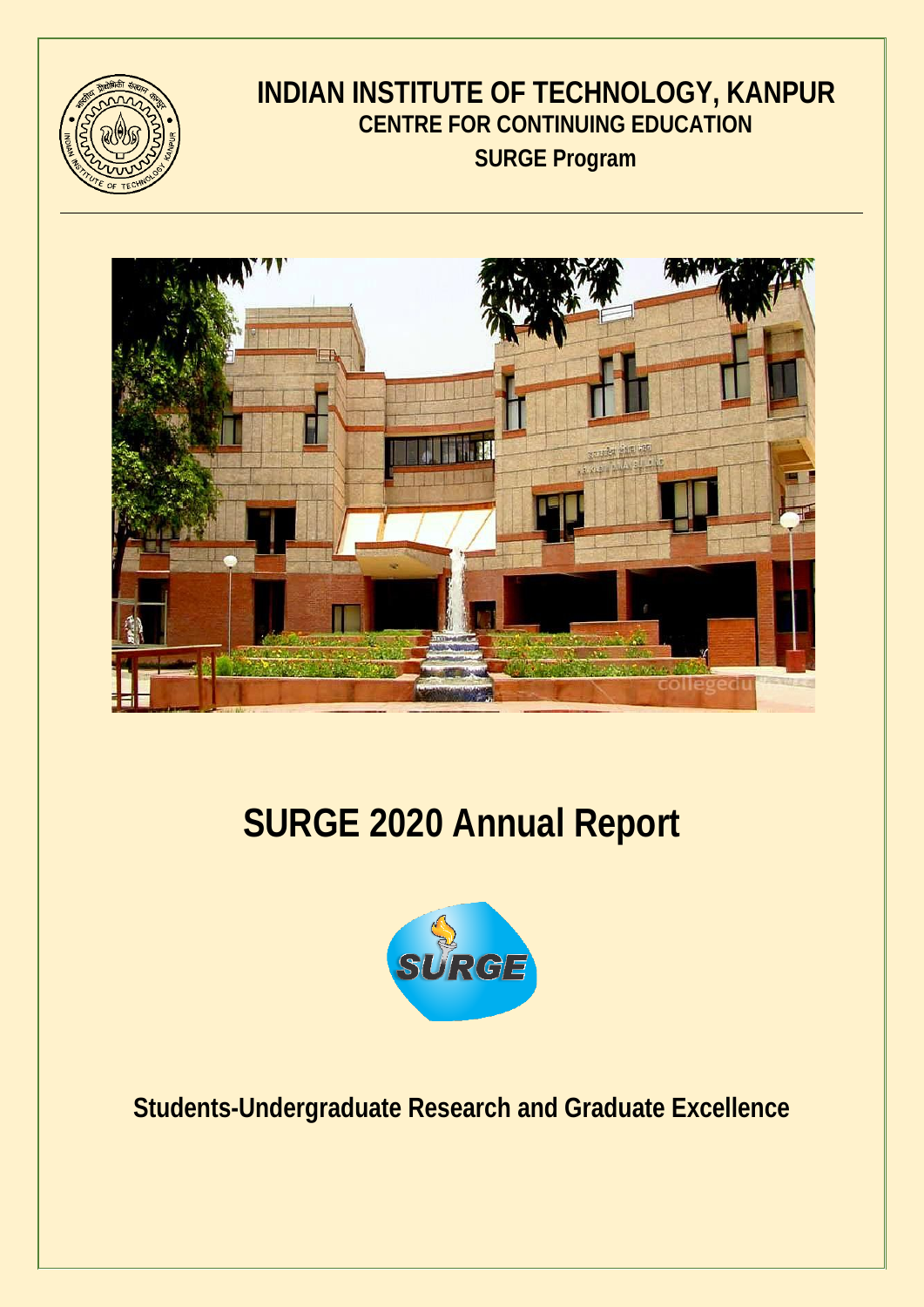### **Message from Head, Centre for Continuing Education**

Dear SURGE Friends,

Congratulations to all the 2020 SURGE fellows and their mentors on another successful summer!

The success of the program has been possible due to hard work of SURGE fellows, enthusiastic and dedicated faculty mentors, excellent support provided by staff members, and financial support by our illustrious alumni.

A record number of approximate 1000 applications were received from different colleges and 69 excellent students from different institutions and from IITK were joined the SURGE programme in online mode.

I would like to congratulate all the members of SURGE family who made this summer so successful. Thanks to the SURGE Core Committee, for their invaluable leadership. Thanks to the all mentors who took time out of their busy summers to direct the boundless energy of SURGEians down the most illuminating path.

Finally, thanks to all of the friends and alumni whose donations help make SURGE financially possible. I applaud all of your tremendous generosity and look forward to your continued support.

Helping support the next generation of innovators is truly an investment in the future!

Thank you!

**Rajesh M. Hegde Head, Centre for Continuing Education**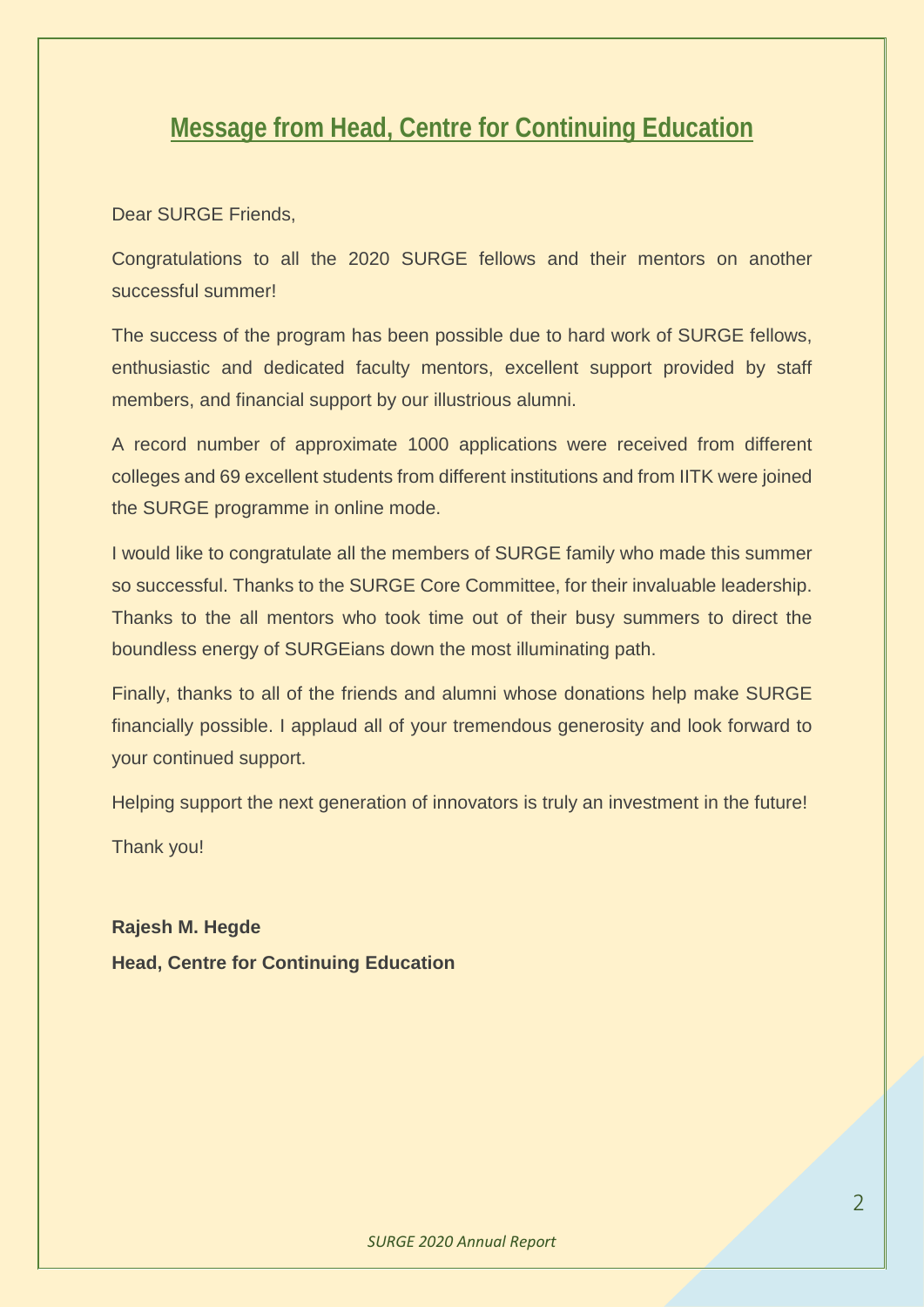### **SURGE Program – An Overview**

IIT Kanpur launched an 8-week SURGE (Students-Undergraduate Research and Graduate Excellence) program in the summer of 2006. Under this program, a small number of selected undergraduate students from top engineering colleges from all over India are given an opportunity to explore research and to experience the academic atmosphere of IIT Kanpur. Students in second and third year of their academic program are selected from a large pool of applicants. The students get selected on the basis of their academic record, their research proposal & their technical achievements.

Under the SURGE program, students undertake short duration, but focused on research project and push their intellectual abilities beyond those driven by the classroom.

This year due to COVID pandemic guidelines, students were unable to come at IIT Kanpur campus, so to make summer internship feasible surge program was converted into online mode. The Institute has recommended MooKIT as favourable online platforms for creating e-resource for Lecture notes. Weekly work reviews by the professors through meetings was done. The interns were asked to keep their work updated on MOOKIT platform. The SURGE participants were required to give a midterm report after six weeks, to a review committee consisting of a group of academic staff members. At the end of the program all the SURGE students were asked to make a short video and explain about all the work carried out at IITK which was then evaluated by faculty members.

This year (in 2020), One SAARC student (from Nepal) was selected under SURGE program

Few selected students are given stipend, all students are given a commendation certificate and those who produce exceptional quality research are given an award in addition to the certificate.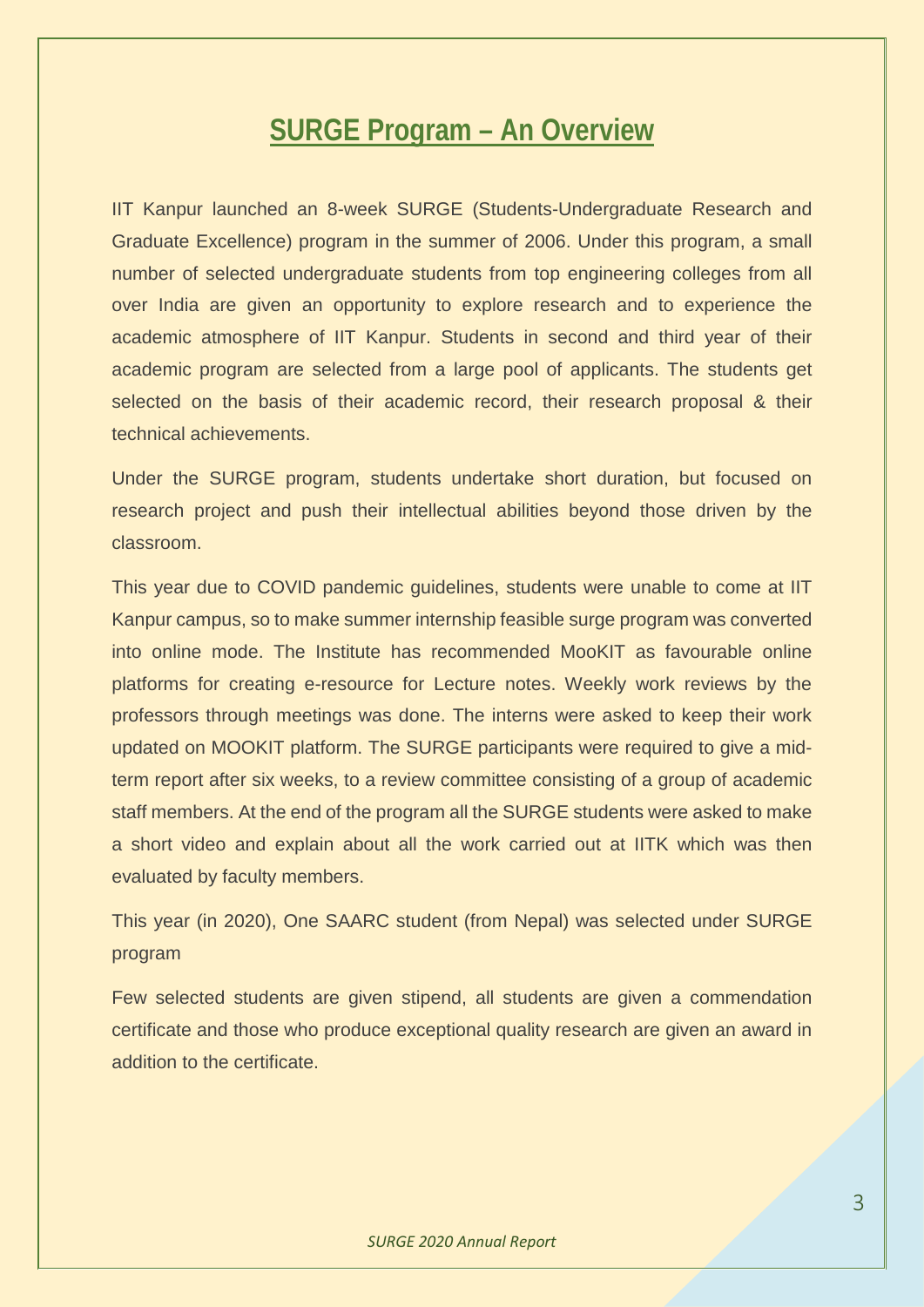# **Table of Content**

| Content                                                    | Page |
|------------------------------------------------------------|------|
| <b>Message from Head CCE</b>                               | 2    |
| <b>SURGE Program- An overview</b>                          | 3    |
| <b>Funding SURGE</b>                                       | 6    |
| Participants of SURGE 2020 from IITK                       | 7    |
| Participants of SURGE 2020 at IITK from other Universities | 9    |
| Abstracts: SURGE 2020 Research Projects Done at IIT Kanpur | 14   |
| <b>SURGE Awards</b>                                        | 28   |
| Acknowledgement                                            | 29   |
| <b>SURGE 2020 Batch Photograph</b>                         | 30   |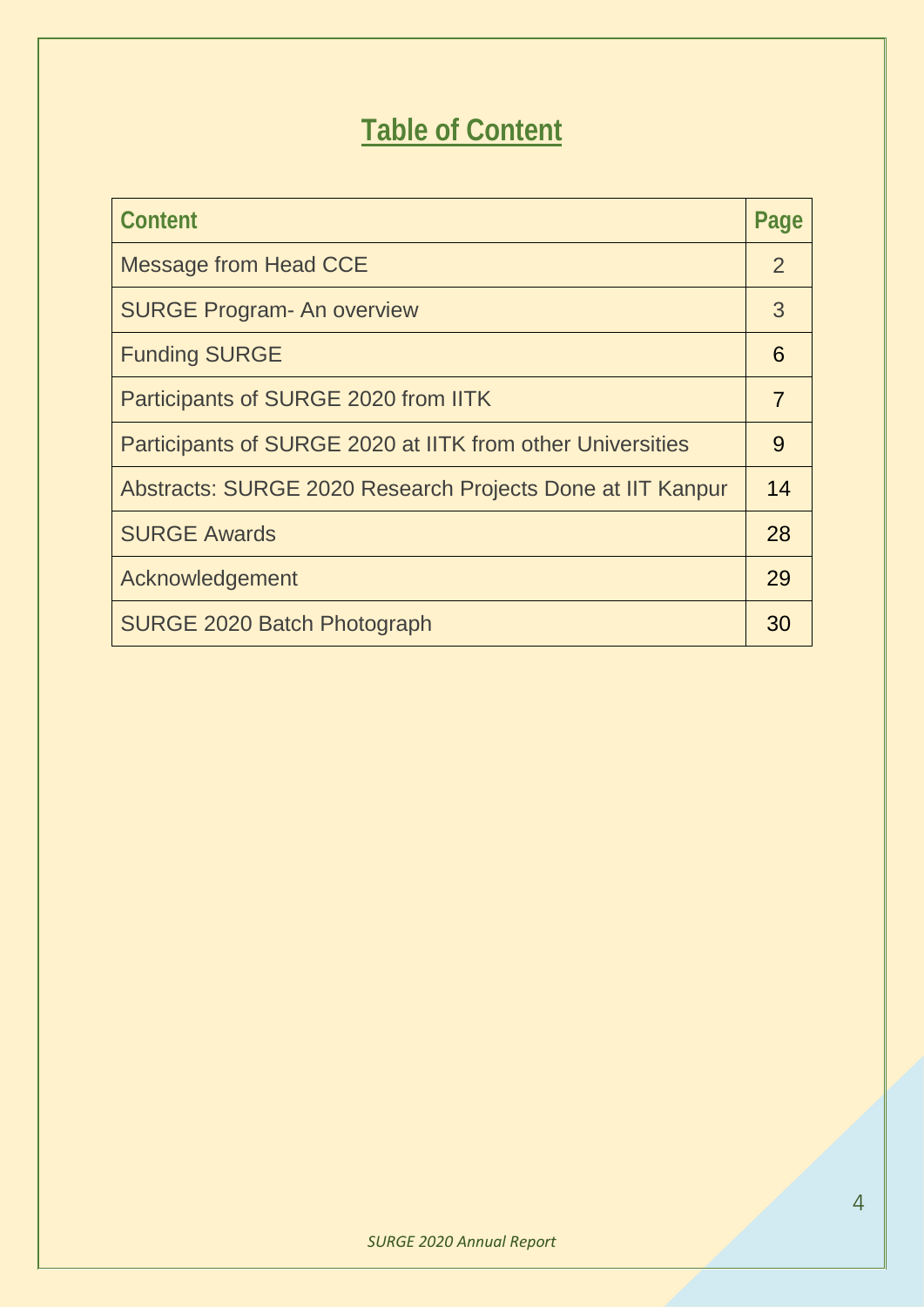# **Funding SURGE**

The Dean of Resources and Alumni Office raises funds to support SURGE students from a variety of sources including gifts from individuals, foundations, and corporations. SURGE depends upon the generosity of its many friends for annual gifts or for contributions to the SURGE endowment to build a robust financial base. We thank the donors who have supported SURGE 2020 and beyond! Endowments help to ensure the future of the SURGE program and provide students with unparalleled research opportunities.

#### **Special Thanks to: Batch 1977 and 1980, Shri N R Narayana Murthy**

#### **Project Funded**

This year 15 students received stipend from institute projects (The suggested stipend for 8 weeks' duration is between Rs. 8000 to Rs. 12500).

#### **Self-Funded**

This year 54 students were selected in SURGE Program under the self-funded category.

#### **Opportunities still available for new endowments**

Individuals or batches may support in several ways to establish endowments—they may be paid in full at creation, given in instalments over a period. The contributors can be proud of the investment they have made in the future of bright and talented students, and the donors gain the personal satisfaction from playing an important part in the formation of young people, many of whom will make significant contributions to the nation and the world.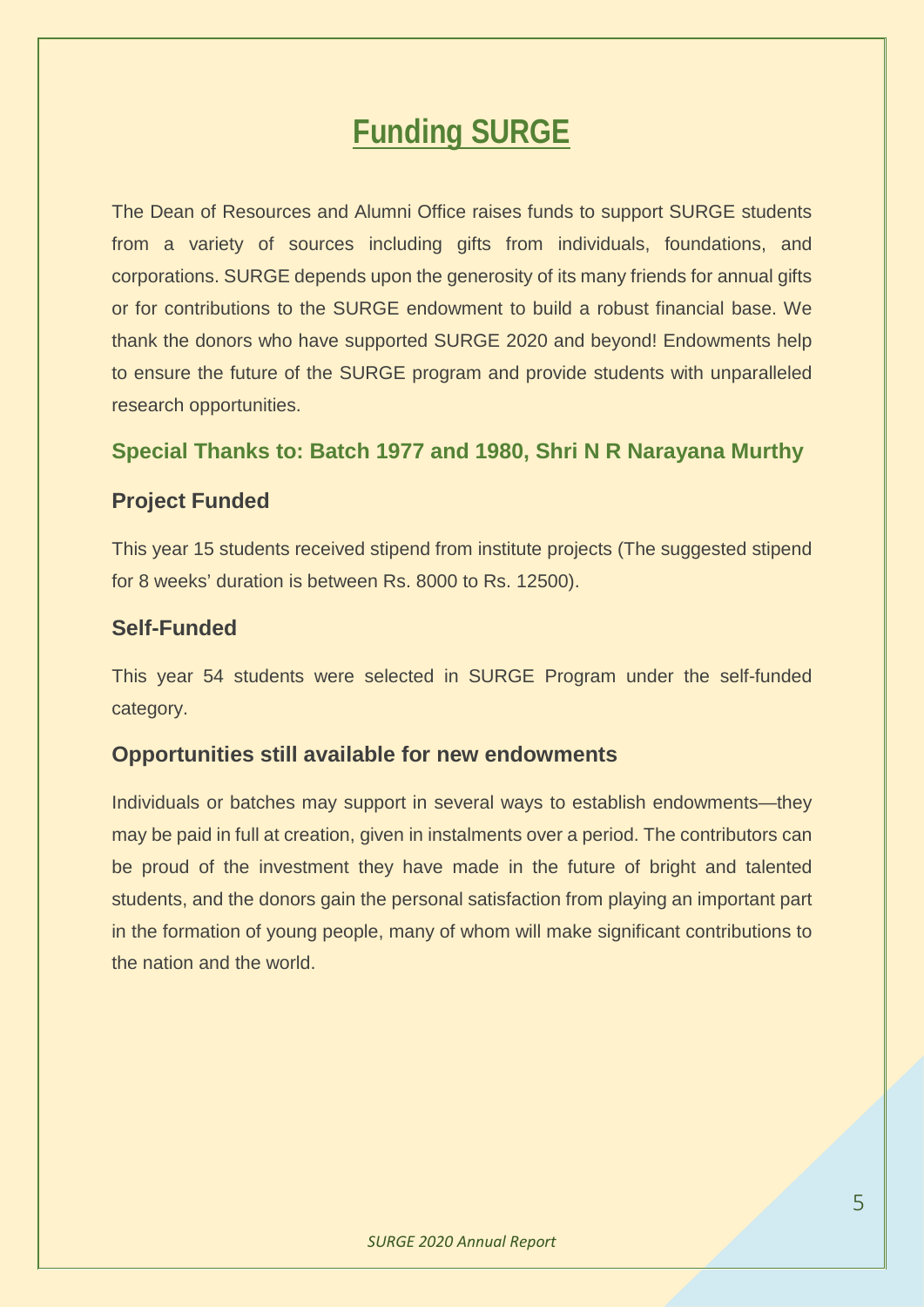# **Participants of SURGE 2020 from IITK**

| <b>S.N.</b>    | <b>Name</b>                     | <b>Mentor</b>              | <b>Project Title</b>                                                                                                                                   |
|----------------|---------------------------------|----------------------------|--------------------------------------------------------------------------------------------------------------------------------------------------------|
| 1              | Abhishek bansal                 | Dr. Vipul Arora            | Deep Learning for P300 based<br>character recognition                                                                                                  |
| 2              | <b>Akansh Agrawal</b>           | Dr. B. Bhattacharya        | Modelling of MEMS based<br>Microfluidic Device for the<br>segregation of CTCs and WBCs                                                                 |
| 3              | <b>Akshan Agrawal</b>           | Dr. B. Bhattacharya        | Modelling and Designing of MEMS<br>based Microfluidic Segregation<br><b>System for Circulating Tumour Cells</b><br>from Leukocytes in the Whole Blood  |
| $\overline{4}$ | Anshika Chaudhary               | Dr. Anandh<br>Subramaniam  | <b>Finite Element Studies on Semi</b><br><b>Coherent to Semi Semi Coherent</b><br><b>Transition of Precipitates in</b><br><b>Crystalline Materials</b> |
| 5              | <b>Anshul Agrawal</b>           | Dr. Vipul Arora            | Detecting auditory attention to<br>instruments in polyphonic music by<br>deep learning on EEG signals                                                  |
| 6              | <b>Anshuman Das</b>             | Dr. Tanmoy<br>Mukhopadhyay | <b>Morphing Aerofoil and Optimal</b><br><b>Shape Prediction for Various Flight</b><br><b>Conditions</b>                                                |
| $\overline{7}$ | <b>Aryan Sinha</b>              | Dr. Tanmoy<br>Mukhopadhyay | Design and Analysis of Kirigami<br>based auxetic cellular metamaterial                                                                                 |
| 8              | Ayushi Goyal                    | Dr. Vishal Agarwal         | DFT study of effect of ZrOx on CO2<br><b>Hydrogenation to Methanol</b>                                                                                 |
| 9              | <b>Gopal Bhaskar</b>            | Dr. Shikhar Krishn<br>Jha  | Image processing using machine<br>learning for boundary identification.                                                                                |
| 10             | <b>Ravi Prakash</b><br>Tripathi | Dr. Lalit Saraswat         | <b>Selves Within The Self</b>                                                                                                                          |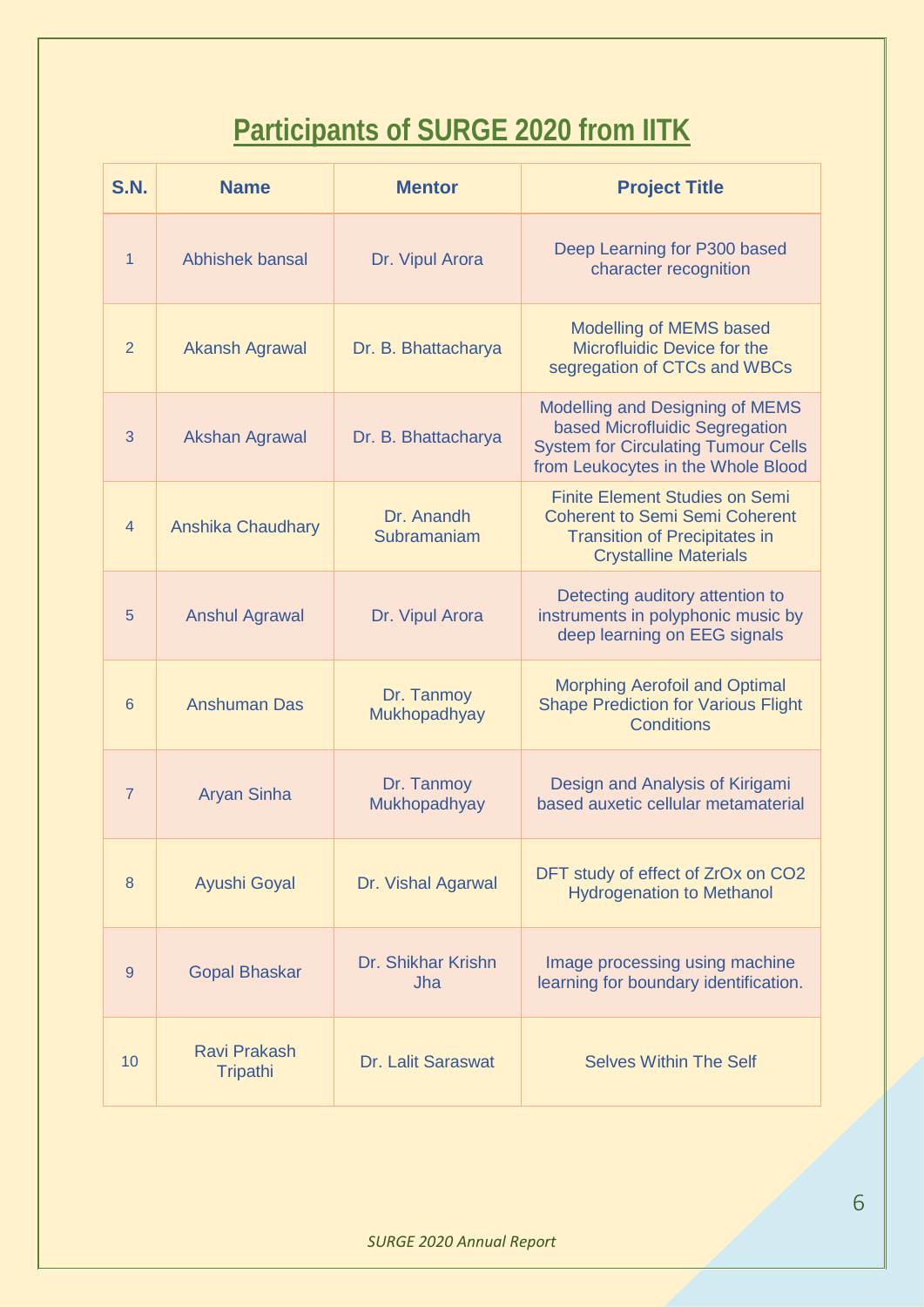| 11              | Sampada Sinha       | Dr. Siddhartha Panda         | Detection of Heavy Metals.                                                                            |
|-----------------|---------------------|------------------------------|-------------------------------------------------------------------------------------------------------|
| 12 <sup>2</sup> | <b>Sanket Garg</b>  | Dr. Nitin Gupta              | <b>Neuronal Tracing</b>                                                                               |
| 13              | <b>Shivi Gupta</b>  | Dr. Shilpi Gupta             | Simulating photonic devices and<br>integrated circuits using finite-<br>difference time-domain method |
| 14              | Smriti Chhattani    | Dr. Pranamesh<br>Chakraborty | <b>Visualizing LSTM networks for Traffic</b><br>state prediction                                      |
| 15              | <b>Soham Ghosal</b> | Dr. Anurag Tripathi          | <b>Granular Flow In COMSOL</b>                                                                        |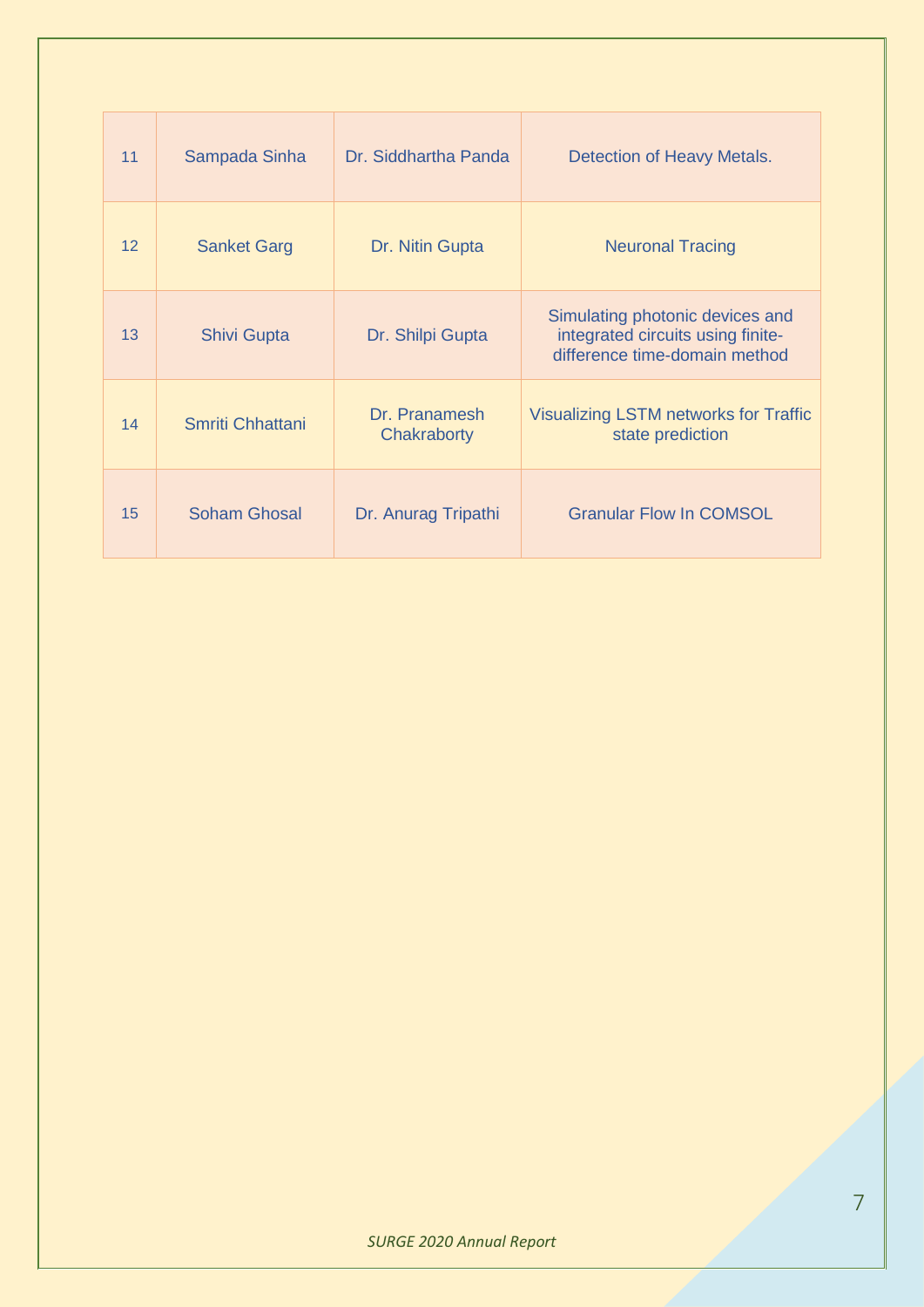# **Participants of SURGE 2020 at IITK from Other Universities**

| <b>S.N.</b>     | <b>Name</b>                            | <b>Institute Name</b>                                                     | <b>Mentor</b>                      | <b>Project Title</b>                                                                                                                                                                                                     |
|-----------------|----------------------------------------|---------------------------------------------------------------------------|------------------------------------|--------------------------------------------------------------------------------------------------------------------------------------------------------------------------------------------------------------------------|
| 1               | Abinandhan M                           | NIT,<br>Tiruchirappalli                                                   | Dr. Rakesh<br><b>Kumar</b>         | A study on the effects of<br>bulk viscosity on<br>compressible flows                                                                                                                                                     |
| $\overline{2}$  | <b>Achal Vinod</b>                     | <b>Shiv Nadar</b><br><b>University</b>                                    | Dr. Joydeep<br>Chakrabortty        | <b>Reading Course on</b><br><b>Quantum Mechanics</b>                                                                                                                                                                     |
| 3               | <b>Additi Pandey</b>                   | <b>Jesus And Mary</b><br>College,<br><b>University Of</b><br><b>Delhi</b> | Dr. DLVK Prasad                    | Exponential, logistic and<br>power law growth pattern of<br>CoVID <sub>19</sub>                                                                                                                                          |
| $\overline{4}$  | <b>Aditya Dhankhar</b>                 | <b>Thapar Institute</b><br>Of Engineering<br><b>And Technology</b>        | Dr. Ramkumar J                     | <b>Study on Green Energy and</b><br><b>Manufacturing applications</b>                                                                                                                                                    |
| 5               | <b>Akshay Rajesh</b><br><b>Deodhar</b> | <b>College Of</b><br>Engineering,<br>Pune                                 | Dr. Swarnendu<br><b>Biswas</b>     | <b>Unsupervised Clustering for</b><br><b>SpMV Format Selection</b>                                                                                                                                                       |
| $6\phantom{1}6$ | Ananya Mohapatra                       | <b>NISER</b>                                                              | Dr. Mahendra<br><b>Kumar Verma</b> | <b>Exploration of Energy</b><br><b>Transfers in KdV Equation</b>                                                                                                                                                         |
| $\overline{7}$  | <b>Aniket Raj</b>                      | <b>MMMUT</b>                                                              | Dr. Anoop Singh                    | A Study on Household<br><b>Energy Consumption</b><br><b>Pattern using Smart Meter</b><br><b>Data Analysis</b>                                                                                                            |
| 8               | <b>Anish Singh</b>                     | <b>RTU</b>                                                                | Dr. Rakesh<br><b>Kumar</b>         | Numerical study of the<br>interaction of a supersonic<br>jet with a corrugated wall                                                                                                                                      |
| 9               | <b>Ankur Mallick</b>                   | <b>IIEST, Shibpur</b>                                                     | Dr. A. K. Singh                    | Capturing the effect of strain<br>rate on the evolution of<br>microstructure and texture in<br>metallic materials using<br><b>Visco Plastic Fast Fourier</b><br><b>Transform based crystal</b><br>plasticity simulations |
| 10              | Anshumali jaiswal                      | MANIT, Bhopal                                                             | Dr. Anubha Goel                    | <b>Examination of variation in</b><br>incense composition and<br>analysis of chemical<br>characterization of<br>emissions from incense<br>burning                                                                        |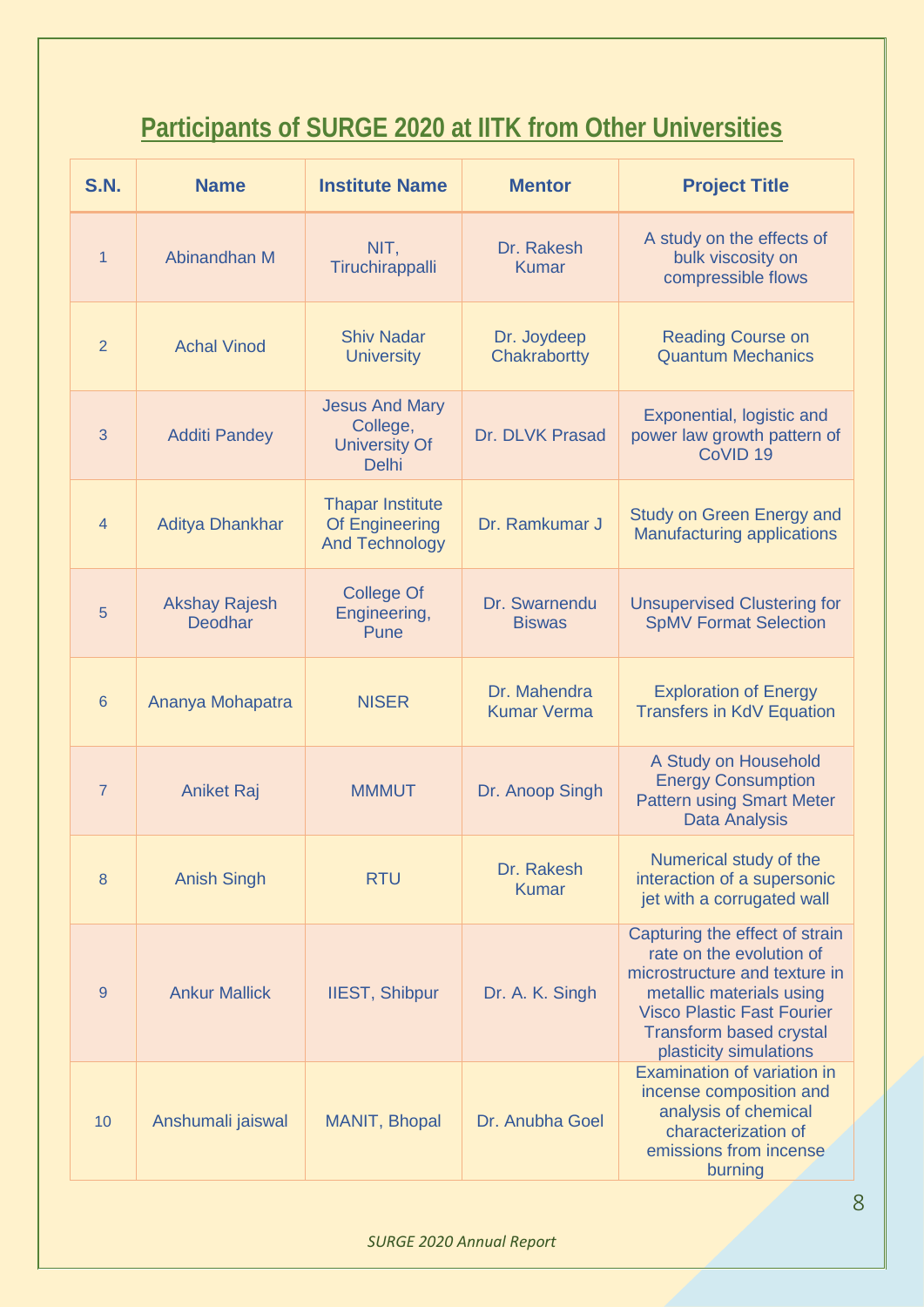| 11 | Anubhav Joshi                            | <b>RTU</b>                                                                                   | Dr. Rakesh<br><b>Kumar</b>   | <b>Bulk viscosity estimation</b>                                                                                                                                                      |
|----|------------------------------------------|----------------------------------------------------------------------------------------------|------------------------------|---------------------------------------------------------------------------------------------------------------------------------------------------------------------------------------|
| 12 | <b>Arpan Sow</b>                         | Jadavpur<br><b>University</b>                                                                | Dr. Ashoke De                | <b>Droplet Heating and</b><br>Evaporation                                                                                                                                             |
| 13 | Ayush Raj                                | NIT,<br>Tiruchirappalli                                                                      | Dr. Ramkumar J               | Modeling and simulation of<br>magnetic abrasive finishing<br>(MAF) process                                                                                                            |
| 14 | <b>Damanpreet Singh</b><br>Monga         | <b>Panjab University</b>                                                                     | Dr. Akash Anand              | Fourier extensions and<br>accurate approximation of<br>functions by trigonometric<br>polynomials                                                                                      |
| 15 | Debanjana<br>Chakraborty                 | <b>SRMIST</b>                                                                                | Dr. Anubha Goel              | Review of indoor air<br>purification techniques to<br>remove prominent pollutants<br>in indoor microenvironments                                                                      |
| 16 | Deeksha M Hegde                          | NIT, Surathkal,<br>Karnataka                                                                 | Dr. DLVK Prasad              | <b>Structure and multiscale</b><br>modeling of SARS CoV 2<br>spike glycoprotein, potential<br>epitopes and drug binding<br>sites                                                      |
| 17 | Diganta Ghorai                           | <b>National Institute</b><br><b>Of Fashion</b><br><b>Technology</b>                          | Dr. Ritwij<br><b>Bhowmik</b> | <b>Visual Experience Using</b><br><b>Moving Images</b>                                                                                                                                |
| 18 | Divyanshi Dixit                          | <b>NIT Warangal</b>                                                                          | Dr. DLVK Prasad              | Semiempirical quantum<br>chemical calculations to<br>understand the electronic<br>structure of H2O and H2O+<br>from the view point of<br>hydrogen bonding and<br>electron lone pairs. |
| 19 | <b>Irin Talukdar</b>                     | Jadavpur<br><b>University</b>                                                                | Dr. A. K. Singh              | Study of multi-component<br>alloys using classical<br>molecular dynamics<br>simulations                                                                                               |
| 20 | <b>Ishan Tiwari</b>                      | <b>RTU</b>                                                                                   | Dr. Rakesh<br><b>Kumar</b>   | <b>Bulk viscosity effects and</b><br>estimation                                                                                                                                       |
| 21 | <b>Jigar</b><br>Hitendrakumar<br>Panchal | <b>Silver Oak</b><br><b>College Of</b><br><b>Engineering And</b><br>Technology,<br>Ahmadabad | Dr. Tanmoy<br>Mukhopadhyay   | Analysis over zigzag airfoil<br>for morphing structure                                                                                                                                |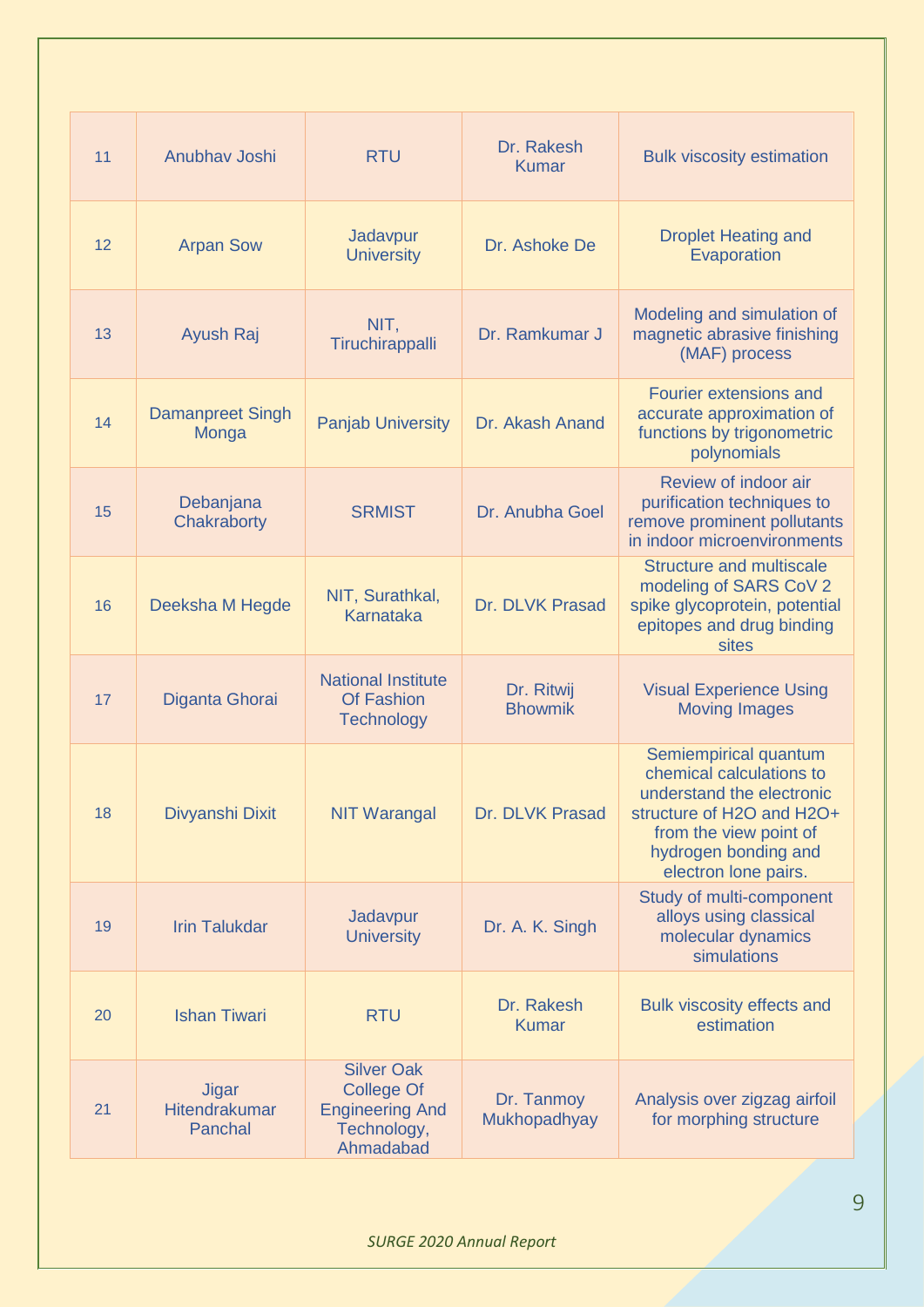| 22 | Kodukula Vaishnavi                | <b>Saint Francis</b><br><b>Degree College</b><br>For Women           | Dr. DLVK Prasad            | Hydrogen atom in higher<br>dimensional euclidean<br>space                                                                                  |
|----|-----------------------------------|----------------------------------------------------------------------|----------------------------|--------------------------------------------------------------------------------------------------------------------------------------------|
| 23 | <b>Kunal Ghosh</b>                | <b>IIEST, Shibpur</b>                                                | Dr. Rakesh<br><b>Kumar</b> | Study of flow of supersonic<br>jet over a corrugated wall<br>using computational fluid<br>dynamics                                         |
| 24 | <b>Mahaan Mitra</b>               | <b>Bengal College Of</b><br><b>Engineering And</b><br>Technoogy      | Dr. Venkatesh K<br>S       | <b>Tracking Multiple Objects</b><br>from Different Camera<br><b>Views</b>                                                                  |
| 25 | <b>Mahesh Subhash</b><br>Gupta    | <b>NIT Rourkela</b>                                                  | Dr. Anoop Singh            | <b>Low Cost Indoor Occupancy</b><br>and Climate Monitoring<br><b>System For Energy</b><br>Conservation                                     |
| 26 | <b>Manas Maurya</b>               | <b>Manipal Institute</b><br>Of Technology                            | Dr. Vipul Arora            | <b>Question Answering Demo</b>                                                                                                             |
| 27 | <b>Manaswita Shekhar</b><br>Singh | <b>Malaviya National</b><br><b>Institute Of</b><br><b>Technology</b> | Dr. A. K. Singh            | <b>Building a computational</b><br>utility for macro scale<br>deformation of steel                                                         |
| 28 | Megha L                           | Karunya Institute<br>Of Technology<br>And Sciences,<br>Coimbatore    | Dr. S K Mishra             | HPMA-hydrogel<br>encapsulated SS-31 for<br>treatment of chemotherapy<br>induced cachexia                                                   |
| 29 | <b>Nalin Singh</b>                | <b>College Of</b><br><b>Engineering Pune</b>                         | Dr. A. K. Singh            | Phase field modelling for<br>solid-solid phase<br>transformation                                                                           |
| 30 | Pragya Gupta                      | <b>Vellore Institute</b><br>Of Technology,<br>Vellore                | Dr. S K Mishra             | Melanoma: A Search of<br><b>Molecular Probe for Early</b><br><b>Detection</b>                                                              |
| 31 | <b>Priyatosh Sahoo</b>            | NIT, Rourkela                                                        | Dr. A. K. Singh            | Macrosegregation in binary<br>alloys                                                                                                       |
| 32 | <b>Rajdeep Sardar</b>             | Jadavpur<br><b>University</b>                                        | Dr. Abhijit Kushari        | Numerical investigation of<br><b>Compressible flow</b><br>characteristics in a Core and<br><b>By-pass Nozzle of Titan</b><br><b>Engine</b> |
| 33 | <b>Rajneesh Pandey</b>            | <b>Maulana Azad</b><br><b>National Institute</b><br>Of Technology    | Dr. K. Balani              | <b>Finite Element Analysis of</b><br><b>Shear Stress Distribution in</b><br>SS 304 and Ti6Al4V<br>substrates during<br>reciprocation       |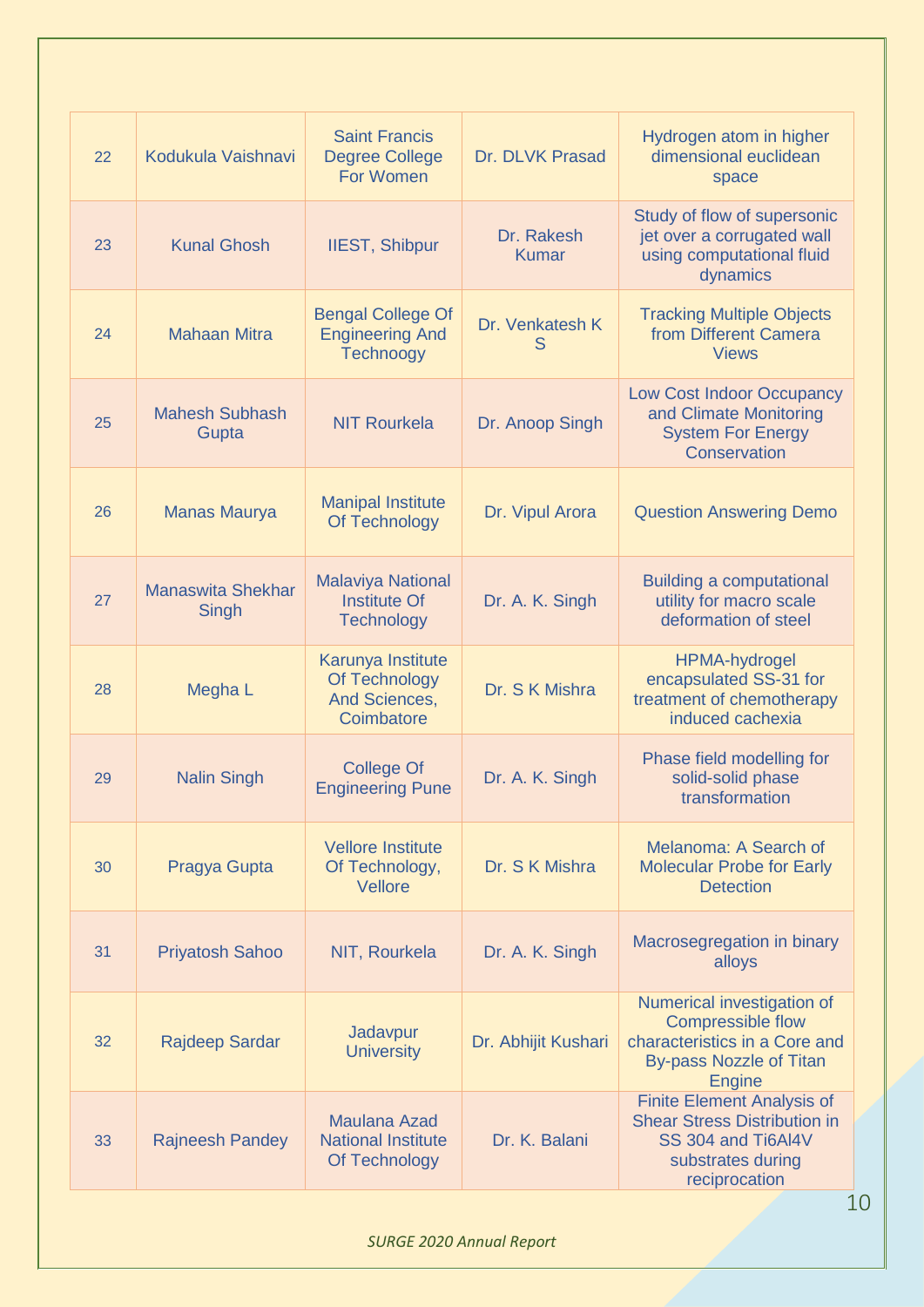| 34 | <b>Riddhideep Biswas</b>      | Jadavpur<br><b>University</b>                                                                   | Dr. Kamal K Kar            | <b>CFD Analysis of Spray</b><br><b>Painting Process by</b><br><b>Electrostatic Rotary Bell</b><br><b>Sprayers</b>                                                                                                          |
|----|-------------------------------|-------------------------------------------------------------------------------------------------|----------------------------|----------------------------------------------------------------------------------------------------------------------------------------------------------------------------------------------------------------------------|
| 35 | <b>Ritam Paul</b>             | <b>IIEST, Shibpur.</b>                                                                          | Dr. Tanmoy<br>Mukhopadhyay | <b>Stochastic Uncertainty</b><br><b>Quantification of Material</b><br><b>Properties (Elastic and</b><br>Shear Modulus) and<br>Poisson Ratio for Two-<br><b>Dimensional Multiplanar</b><br><b>Hexagonal Nano Materials.</b> |
| 36 | Satyam Agrawalla              | <b>NIT Rourkela</b>                                                                             | Dr. Kamal K Kar            | To study the working of<br>current collector and find out<br>the most efficient current<br>collector for a 100 Farad<br>Supercapacitor                                                                                     |
| 37 | <b>Shipali</b>                | <b>IIEST, Shibpur</b>                                                                           | Dr. Abhijit Kushari        | Numerical investigation of<br>flow through Bypass and<br>Core nozzles of a turbofan<br>engine                                                                                                                              |
| 38 | <b>Shree Patnaik</b>          | <b>National Institute</b><br><b>Of Science And</b><br><b>Technology</b>                         | Dr. Kamal K Kar            | Designing of a separator<br>layer for 100uF<br>supercapacitor                                                                                                                                                              |
| 39 | Shubham Raj                   | <b>NIT Rourkela</b>                                                                             | Dr. Anoop Singh            | <b>Automatic Data collection</b><br>from Power supply and<br>Demand graph using python<br>and online web plot digitiser                                                                                                    |
| 40 | Shubhrangshu<br><b>Biswas</b> | <b>Indian Institute Of</b><br><b>Science</b><br><b>Education And</b><br><b>Research Kolkata</b> | Dr. Anjan K.<br>Gupta      | <b>Conductivity for Different</b><br><b>Structures in Carbon Micro-</b><br>tubules: Tight Binding Model<br>Explanation                                                                                                     |
| 41 | <b>Siddhant Nayak</b>         | NIT, Rourkela                                                                                   | Dr. Anubha Goel            | Data analysis on levels of<br>various ambient air<br>pollutants during the Diwali<br>week of 2019 in Kanpur.                                                                                                               |
| 42 | Sita choudhary                | MNIT, Jaipur                                                                                    | Dr. N. P. Gurao            | Understanding the effect of<br>grain size and strain path on<br>the evolution of intragranular<br>misorientation in copper<br>using viscoplastic fast<br><b>Fourier transform based</b><br>crystal plasticity simulations  |
| 43 | <b>Smita</b>                  | <b>IIIT, Bhubaneswar</b>                                                                        | Dr. Anoop Singh            | Data analysis of tariff<br>regulations of large hydro<br>power generation plants.                                                                                                                                          |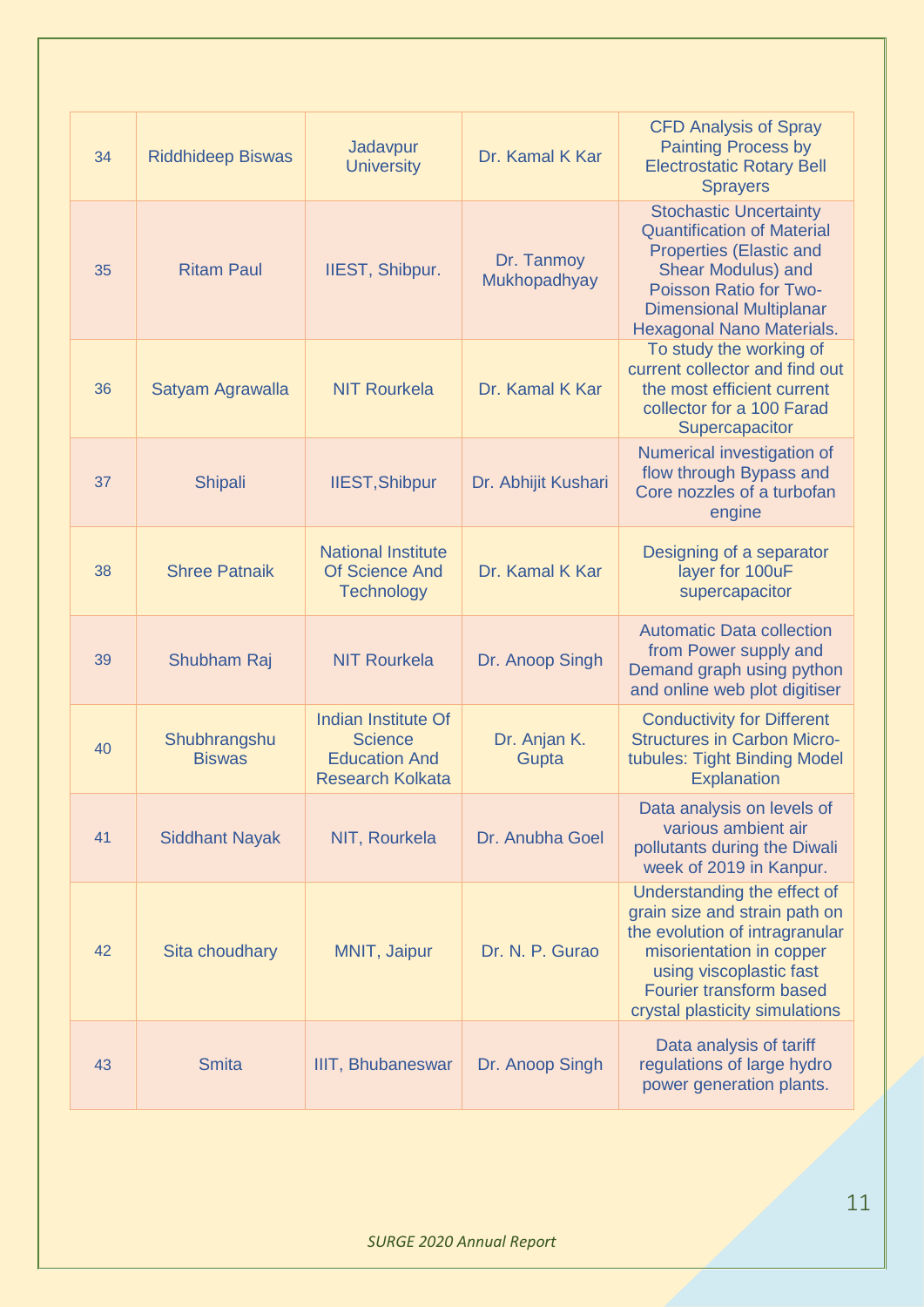| 44 | Soumalya Ghosh           | Jadavpur<br><b>University</b>                                                         | Dr. A. K. Singh                | <b>Macrosegregation in Binary</b><br><b>Alloys</b>                                                                                                                                           |
|----|--------------------------|---------------------------------------------------------------------------------------|--------------------------------|----------------------------------------------------------------------------------------------------------------------------------------------------------------------------------------------|
| 45 | Soumya Mitra             | Jadavpur<br><b>University</b>                                                         | Dr. A. K. Singh                | Phase field modelling and<br>simulation of microstructure<br>evaluation based on<br>classical and non-classical<br>diffusion equations using<br>finite difference and spectral<br>techniques |
| 46 | Soumyadeep<br>Ghosh      | <b>IIEST Shibpur</b>                                                                  | Dr. Arun K Saha                | The flow characteristics of<br>wall jet at low Reynolds<br>number                                                                                                                            |
| 47 | Srinithi <sub>S</sub>    | <b>Madras Institute</b><br>Of Technology                                              | Dr. Abhijit Kushari            | Performance analysis and<br>fan design for conversion of<br>a turbojet engine into a<br>turbofan engine                                                                                      |
| 48 | <b>Sucharita Pal</b>     | <b>NIT Durgapur</b>                                                                   | Dr. Harshwardhan<br>H. Katkar  | <b>Modelling of Covid-19</b><br>kinetics                                                                                                                                                     |
| 49 | Swetha G                 | A C College Of<br>Technology, Anna<br><b>University</b>                               | Dr. A. K. Singh                | Phase field modelling and<br>simulation based concepts<br>on diffusion equations                                                                                                             |
| 50 | Unnathi <sub>.</sub> C   | NIT, Andhra<br><b>Pradesh</b>                                                         | Dr. Anoop Singh                | Device implementation of<br><b>Low-Cost Indoor Occupancy</b><br>and Climate Monitoring<br><b>System</b>                                                                                      |
| 51 | <b>Utsav Sharma</b>      | Karunya Institute<br>of Technology<br>and Science<br>Coimbatore, Tamil<br><b>Nadu</b> | Dr. Ramkumar J                 | <b>Exploring Research</b><br><b>Opportunities in Modern</b><br><b>Manufacturing: Rapid</b><br><b>Prototyping and Magnetic</b><br><b>Abrasive Machining</b>                                   |
| 52 | <b>Yamini Singh</b>      | <b>Manipal Institute</b><br>Of Technology                                             | Dr. Venkatesh K<br>S           | 3D Effect in a Video chat                                                                                                                                                                    |
| 53 | <b>Yash Pradhan</b>      | <b>NIT Raipur</b>                                                                     | Dr. Anoop Singh                | Analysis of policy and meter<br>data for tariff<br>recommendations                                                                                                                           |
| 54 | <b>Yatharth Bhargava</b> | <b>IIIT Bhubaneswar</b>                                                               | Dr. Debadatta<br><b>Mishra</b> | <b>Processor Optimization For</b><br><b>NVMe SSD using KVell</b>                                                                                                                             |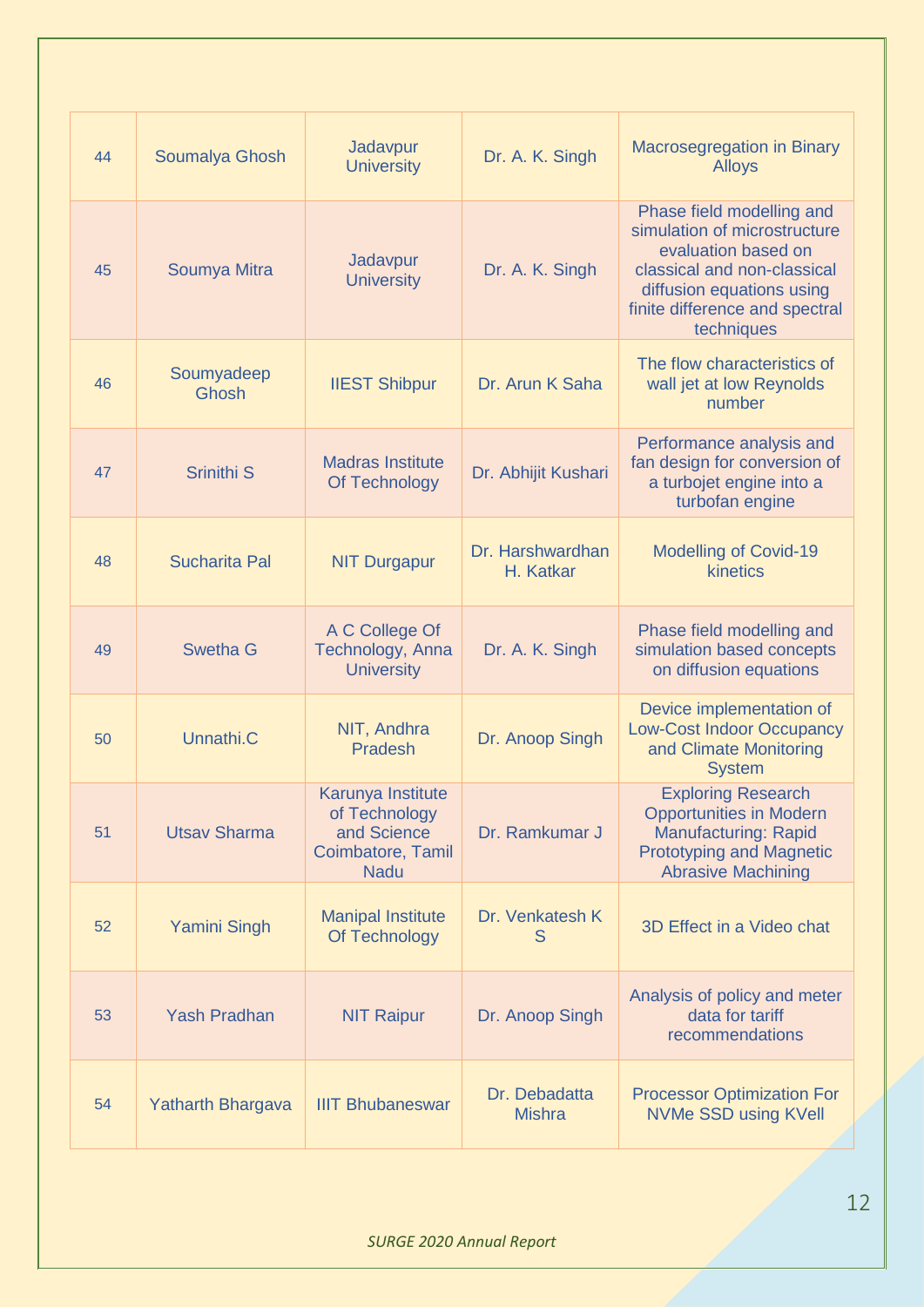### **Abstracts: SURGE 2020 Research Projects done at IIT Kanpur**

#### *Deep Learning for P300 based character recognition Abhishek Bansal, Mentor: Dr. Vipul Arora*

The dataset is taken from BCI competition 3 dataset 2 named P300 speller paradigm recorded with BCI 2000 system. The novelty in our approach is that the data sets will be split in several partitions and a classifier will be trained on each of this partition. The outputs of all classifiers will finally be summed up to get a final decision. The raw data is filtered with an 8-order bandpass C.

#### *A study on the effects of bulk viscosity on compressible flows Abinandhan M, Mentor: Dr. Rakesh Kumar*

Historically Stokes assumed the bulk viscosity to be identically zero for all fluids. However, stokes himself did not take this hypothesis as always true. He mentioned that in commonly encountered flows, if analysis with and without considering bulk viscosity produces same results, then it would be because of small value of divergence of velocity, rather than bulk viscosity being zero.

#### *Reading Course on Quantum Mechanics Achal Vinod, Mentor: Dr. Joydeep Chakrabortty*

Quantum Mechanics has played a fundamental role in shaping the modern society that we all form a part of and it's always fascinating to see how did these ideas eventually came into play. This project evolved in form of a reading course on quantum mechanics. It focuses on the history of quantum mechanics and how it took the form in which it is most popular today. We start by studying Planck's postulate and Einstein's perspective on the emerging ideas of quantization. We then study how various experiments such as, Photoelectric effect, Compton scattering, Bremsstrahlung process, Rayleigh scattering, pair production and annihilation which weren't explicable using theories of classical electromagnetism, ultimately lead to a worldwide acceptance of the idea of photons. Then we study the "quantum revolution" where De-Broglie played a fundamental role in establishing the wave-particle duality.

#### *Exponential, logistic and power law growth pattern of CoVID 19 Additi Pandey, Mentor: Dr. DLVK Prasad*

Several papers have been published to model the spread of COVID 19 epidemic. In this project work, we have analysed exponential, logistic and power law growth pattern of CoVID 19 in Germany. We collected the data for the infection count in Germany and constructed the three models to compare their plots with the actual data plot. The exponential model indicated an ever increasing infection count.

#### *Study on Green Energy and Manufacturing applications Aditya Dhankhar, Mentor: Dr. Ramkumar J*

SURGE program period was divided into smaller sub-projects to understand the literature review process, product design for rural agro-needs, and advanced modeling of tribological behavior.

1. A comprehensive literature review was conducted on the various new and innovative applications of solar energy technologies.

2. A cold press hydraulic oil expeller machine for rural applications was model.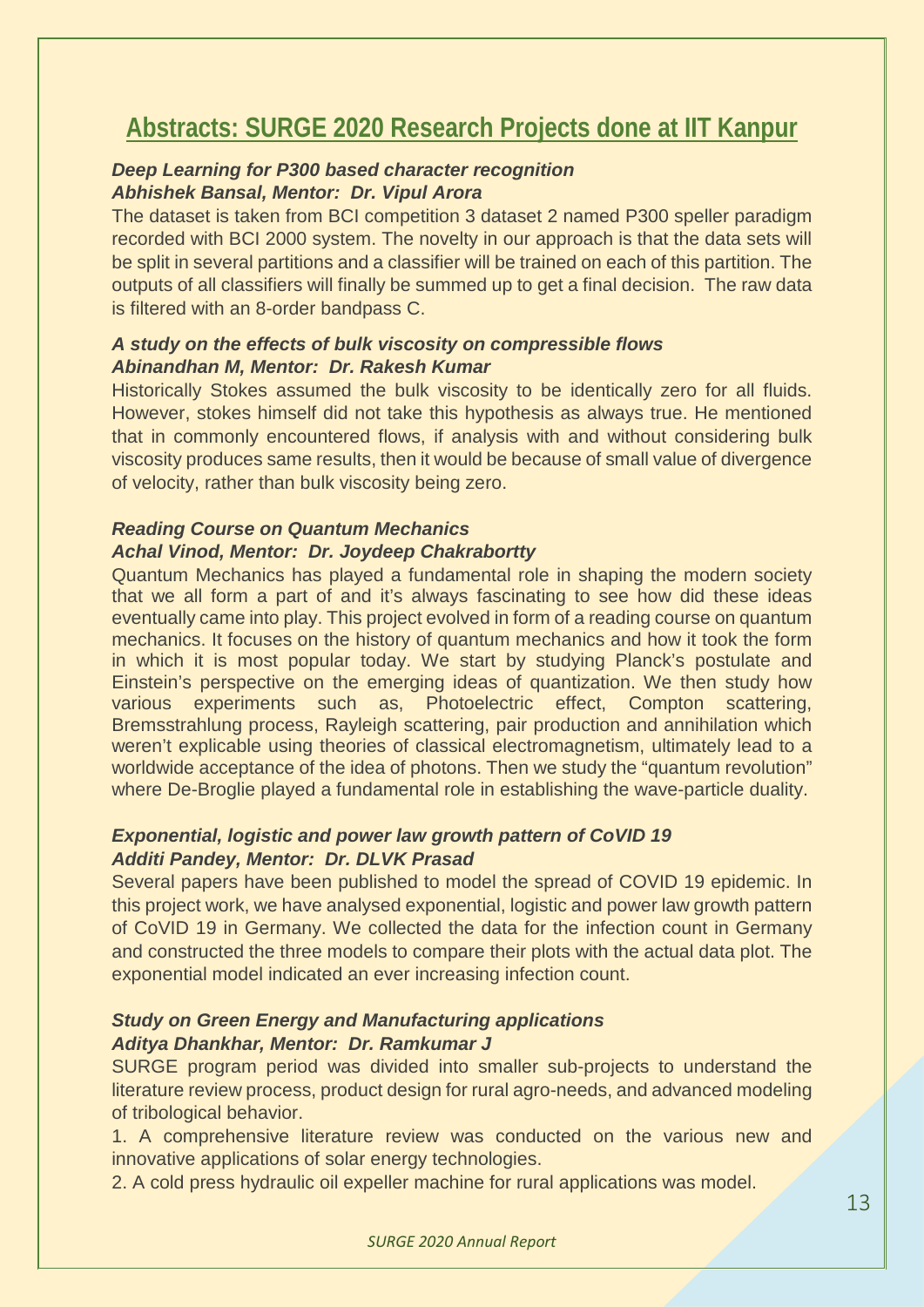#### *Modelling of MEMS based Microfluidic Device for the segregation of CTCs and WBCs*

#### *Akansh Agrawal, Mentor: Dr. B. Bhattacharya*

Our project is aimed at segregation of CTCs from WBCs using antibody independent methods, helping in the detection of tumour in the body. The processes like Pinched Flow Fractionation, Dean Flow Fractionation, Piezoelectric Actuation are involved for this purpose. The simulations are carried out using ANSYS software to visualise the separation resolution. Also, the effects of bluff objects in pin.

#### *Modelling and Designing of MEMS based Microfluidic Segregation System for Circulating Tumour Cells from Leukocytes in the Whole Blood Akshan Agrawal, Mentor: Dr. B. Bhattacharya*

Circulating Tumour Cell is essential biomarker in detecting numerous solid cancers, especially Prostate Cancer. Our project aim to design a microfluidic device capable of high resolution separation of CTCs from Leukocytes. On the basis of stiffness property of cells, the Piezoelectric effect can be used to see the pronounced effect in their separation. The enhancement in segregation can be achieve.

#### *Unsupervised Clustering for SpMV Format Selection Akshay Rajesh Deodhar, Mentor: Dr. Swarnendu Biswas*

Sparse Matrix Vector Multiplcation (SpMV) is a BLAS kernel which is frequently used in several scientific applications, and proves to be a bottleneck. Several Sparse Matrix storage formats like Ellpack, Compressed Sparse Row, Hybrid, Coordinate have been developed, each having a different SpMV kernels. The execution time for the SpMV operation for a sparse matrix depends on the format used, and different formats are optimal for different matrices. Used clustering for assigning optimal formats to sparse matrices in an SpMV runtime, to minimize the number of matrices which have to be benchmarked for training the model.

#### *Exploration of Energy Transfers in KdV Equation Ananya Mohapatra, Mentor: Dr. Mahendra Kumar Verma*

This project details a numerical study of the equation to extract exact solutions outlining the existence of solitary wave like solutions- **Solitons**. I am working towards energy transfers and flux employed in KdV Equation, a nonlinear equation that solves exactly with the help of Inverse scattering techniques. I use Initial functions to solve this equation and study the combinations that produce a particular type of solution known as solitons.

#### *A Study on Household Energy Consumption Pattern using Smart Meter Data Analysis*

#### *Aniket Raj, Mentor: Dr. Anoop Singh*

Analysing the energy consumption behaviour of a household using smart meter data and cluster analysis. Insights include weekly-analysis, identifying day-wise peaks, valleys, and their corresponding time of occurrences to know the time that is mostly harnessed for peak usages.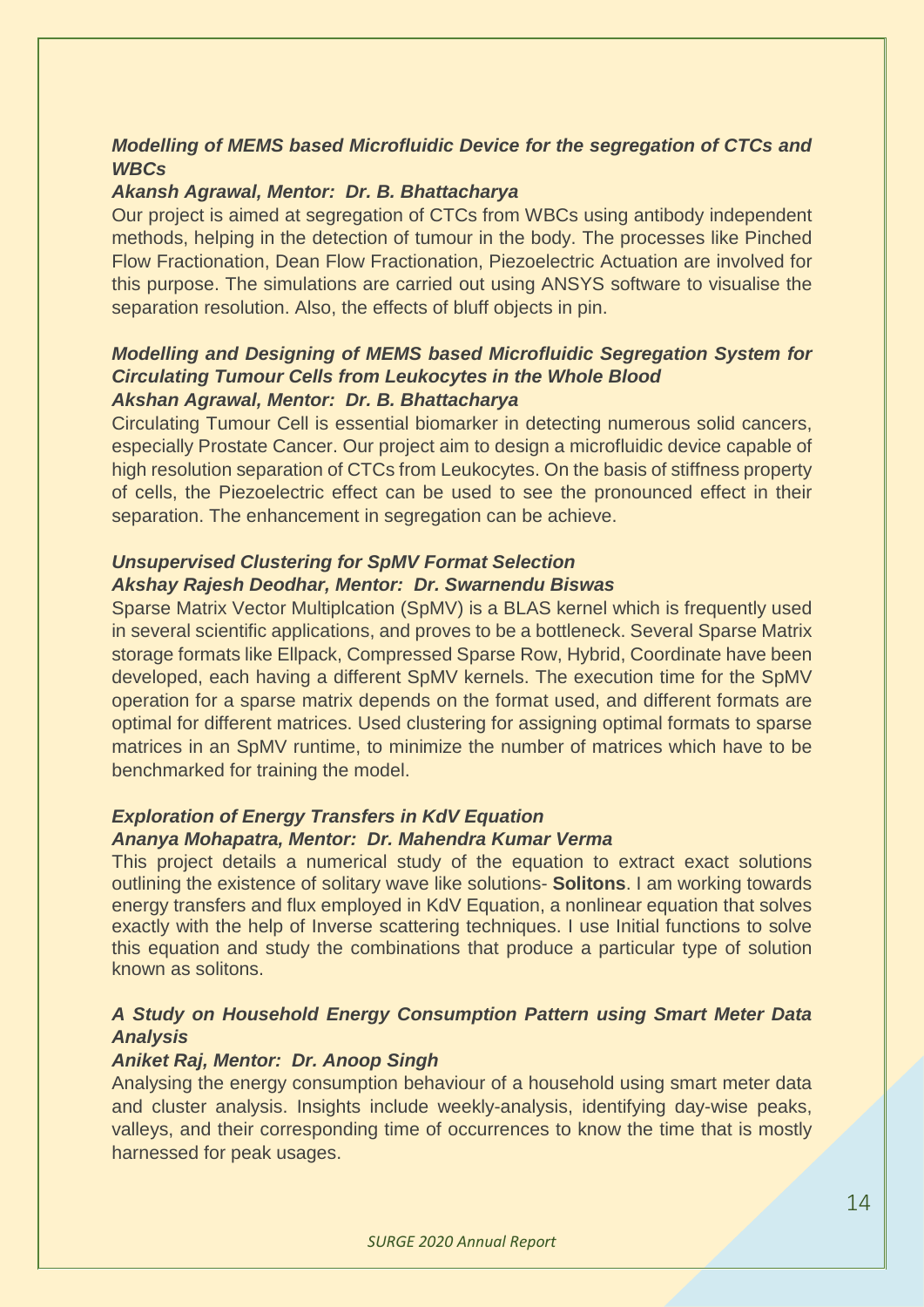#### *Numerical study of the interaction of a supersonic jet with a corrugated wall Anish Singh, Mentor: Dr. Rakesh Kumar*

The present work contributes on numerical analysis of interaction of a supersonic jet with an adjacent wall having corrugated asperities on it and oriented in the direction parallel to the jet.

- CFD simulation of supersonic jet over the flat and corrugated wall.
- Simulation of the supersonic jet at Mach 1.5 at NPR 2.7,4 and 8.
- Comparison of shock patterns on the corrugated wall with that of the flat wall.
- Comparison of numerically obtained results with that of experimentally obtained results.

#### *Capturing the effect of strain rate on the evolution of microstructure and texture in metallic materials using Visco Plastic Fast Fourier Transform based crystal plasticity simulations*

#### *Ankur Mallick, Mentor: Dr. A. K. Singh*

Determine the regions of maximum stress at the microstructural level and provide microstructural design strategies to mitigate the initiation of failure. This is done by first doing high strain rate deformation and analyzing its effects through Visco Plastic Fast Fourier Transform based crystal plasticity simulations.

#### *Finite Element Studies on Semi Coherent to Semi Semi Coherent Transition of Precipitates in Crystalline Materials*

#### *Anshika Chaudhary, Mentor: Dr. Anandh Subramaniam*

Study of the stability of prismatic dislocation loops in precipitates in the proximity of free surfaces will give an insight of microstructural sensitivity properties in materials. Finite Element Method has been used to study the stress field and energetics of precipitate with dislocation loop near free surface by feeding stress free Eshel by strains.

#### *Detecting auditory attention to instruments in polyphonic music by deep learning on EEG signals*

#### *Anshul Agrawal, Mentor: Dr. Vipul Arora*

This is a proof of concept that attention paid to a particular instrument in polyphonic music can be inferred from ongoing EEG, a finding that is potentially relevant for both brain-computer interface and music research.

#### *Examination of variation in incense composition and analysis of chemical characterization of emissions from incense burning Anshumali jaiswal, Mentor: Dr. Anubha Goel*

Analysis of various components of emissions from incenses responsible for indoor pollution as Indoor air quality greatly affects wellbeing, individuals pass up a major opportunity the bigger picture, the air where they invest a large portion of their energy. People as a rule spend around 80% of their lifetime by being engaged with indoor exercises.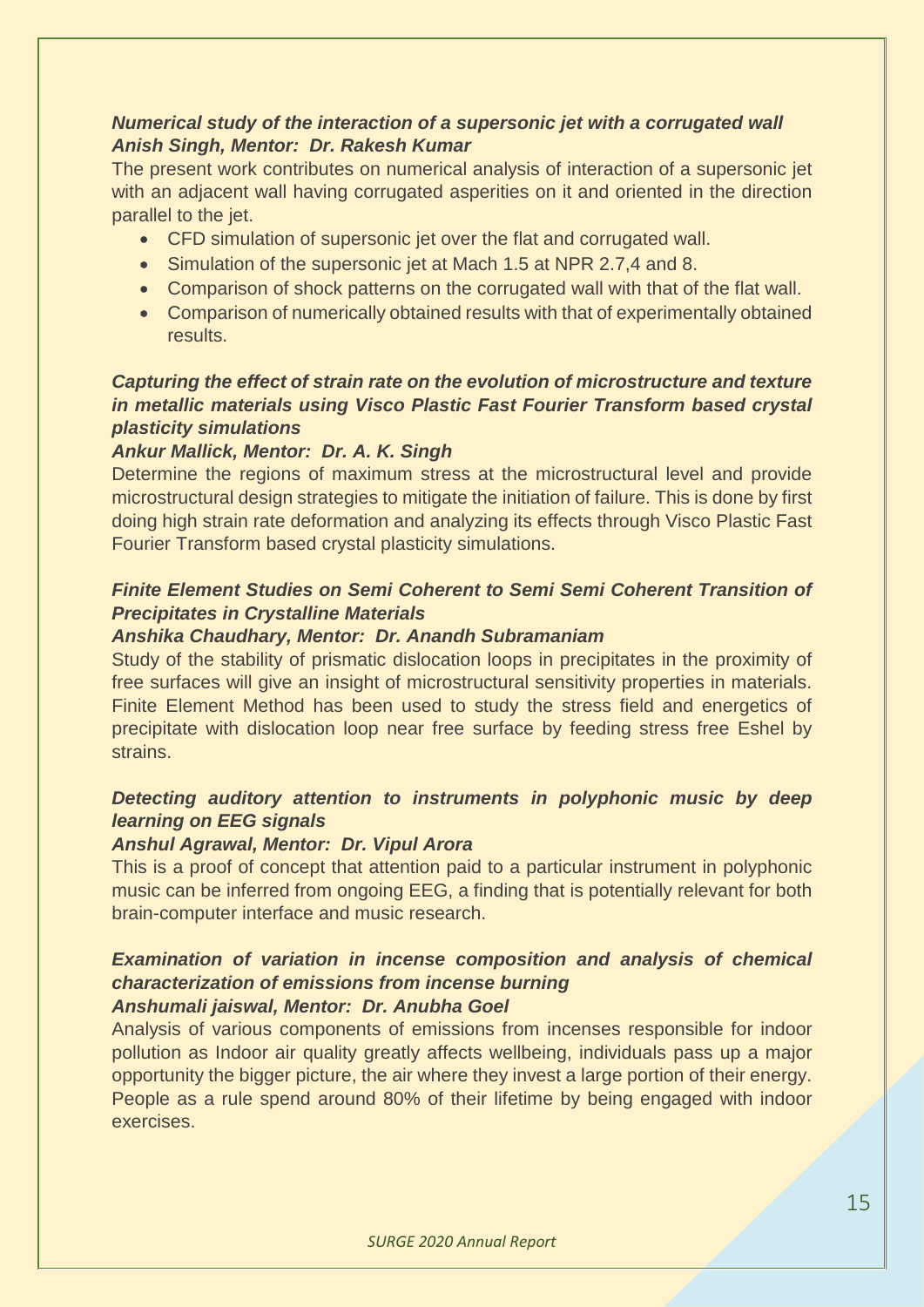#### *Morphing Aerofoil and Optimal Shape Prediction for Various Flight Conditions Anshuman Das, Mentor: Dr. Tanmoy Mukhopadhyay*

An adaptive aerodynamic surface able to morph to its optimum shape based on the mission requirements would drastically improve the effectiveness of a vehicle in its missions. This work attempts onboard detection and management without any human input by use of Machine Learning Methods.

#### *Bulk viscosity estimation*

#### *Anubhav Joshi, Mentor: Dr. Rakesh Kumar*

The ANSYS Fluent model for a C-D nozzle case and the compare its value with and without bulk viscosity and then compare their results to see the effects of it with the help of UDF, then using it for the shocks and high-speed dynamics. In case of incompressible flow, it is not needed as the equation does not have it, also in case of monoatomic gases its value is zero at the low density. But knowledge of the volume viscosity is important for understanding a variety of fluid phenomena, including sound attenuation in polyatomic gases (e.g. Stokes's law), propagation of shock waves, and dynamics of liquids containing gas bubbles.

#### *Droplet Heating and Evaporation Arpan Sow, Mentor: Dr. Ashoke De*

Droplet heating and evaporation is a phenomenon which has become an indispensable part of industry and technology such as evaporative cooling, fuel combustion, spray drying and it is also important to cloud physics, pre-mixing of air-fuel, pollution control, nanofabrication etc. Evaporation is an unsteady problem, associated with both mass and heat transportation.

#### *Design and Analysis of Kirigami based auxetic cellular metamaterial Aryan Sinha, Mentor: Dr. Tanmoy Mukhopadhyay*

Study includes hands on paper model development through Kirigami. Kinematic analysis of spherical linkages was performed to investigate mechanical properties of the structure as a function of microstructure geometry. Tessellations were developed on CAD software and FEM simulations were performed.

#### *Modeling and simulation of magnetic abrasive finishing (MAF) process Ayush Raj, Mentor: Dr. Ramkumar J*

A theoretical model for material removal and surface roughness is developed accounting for micro cutting by considering a uniform surface profile without statistical distribution. Surface roughness is calculated for various speed of tool and strength of magnetic poles. Effects of various input parameters are analyzed.

#### *DFT study of effect of ZrOx on CO2 Hydrogenation to Methanol Ayushi Goyal, Mentor: Dr. Vishal Agarwal*

The objective is to find the role of zirconium and its oxide in the hydrogenation of carbon dioxide. We will observe the rate of this reaction by taking ZrOx on the surface of Copper. We will also try different combinations of catalyst for this reaction. This research will help in understanding the science behind the catalytic process and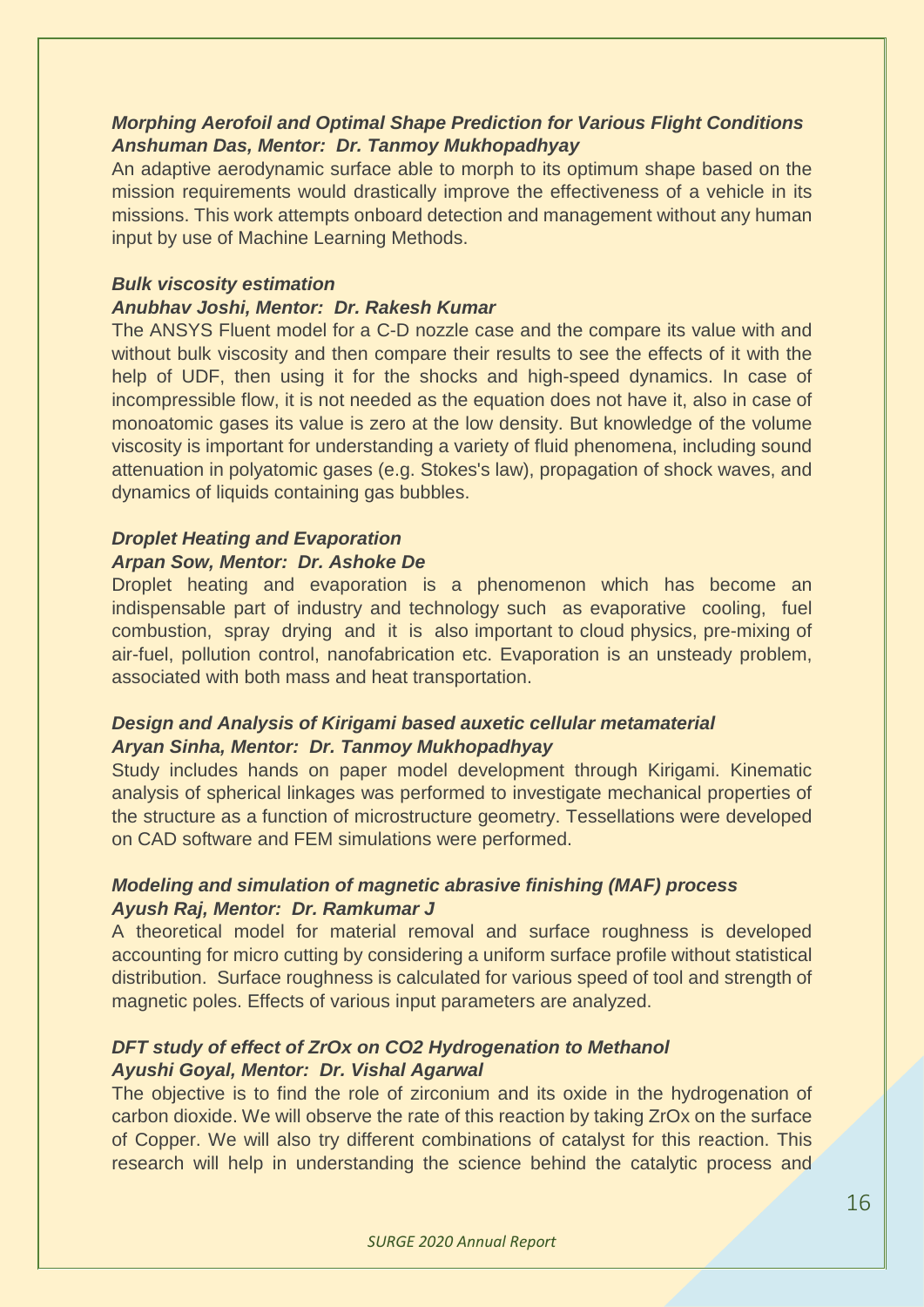learning the effect of different catalyst on the reaction and the broader impact will be to find the better catalyst to use for industrial purpose to reduce the carbon dioxide emission and in return production of Methanol at faster rate.

#### *Fourier extensions and accurate approximation of functions by trigonometric polynomials*

#### *Damanpreet Singh Monga, Mentor: Dr. Akash Anand*

My project explores high-order approximation of functions with trigonometric polynomials. We initially used two-point Hermite interpolating polynomial to extend the given function to a larger domain and then approximate it with a trigonometric polynomial. Later we changed the two-point polynomial to three-point polynomial and piece-wise two-point polynomial and analysed their relative performance.

#### *Review of indoor air purification techniques to remove prominent pollutants in indoor microenvironments*

#### *Debanjana Chakraborty, Mentor: Dr. Anubha Goel*

The primary aim of the project is to examine the techniques that have been researched and available in the global market for purification of indoor air for the commonly found pollutants such as CO2, NO2, Particulate Matter, Volatile Organic Compound and Ozone and focus on highlighting the gaps and drawbacks/limitations of the techniques which could be focussed in future studies.

#### *Structure and multiscale modeling of SARS CoV 2 spike glycoprotein, potential epitopes and drug binding site*

#### *Deeksha M Hegde, Mentor: Dr. DLVK Prasad*

We study the structural biology of the spike glycoprotein of SARS CoV 2, the virus causing COVID 19, to find potential epitopes that can be modelled as drug targets. We perform multiscale simulations at chosen sites to analyse drug binding.

#### *Visual Experience Using Moving Images Diganta Ghorai, Mentor: Dr. Ritwij Bhowmik*

With the growing years, our surroundings and experiences regarding the standard norms of the society makes our belief system rigid irrespective of its authenticity. My project is aimed at representing one of those aspects with respect to the ongoing crisis all around the world apart from the pandemic. A short animation film representing a vison, with carefully countering the emotional aspects.

#### *Semiempirical quantum chemical calculations to understand the electronic structure of H2O and H2O+ from the view point of hydrogen bonding and electron lone pairs.*

#### *Divyanshi Dixit, Mentor: Dr. DLVK Prasad*

In this project, we deal with the electronic structure of H2O and H2O+ in gas phase using semi empirical quantum chemical calculations. An attempt is made to investigate the controversy over the electron lone-pair and its connections to build the hydrogen bond networks.

*Image processing using machine learning for boundary identification*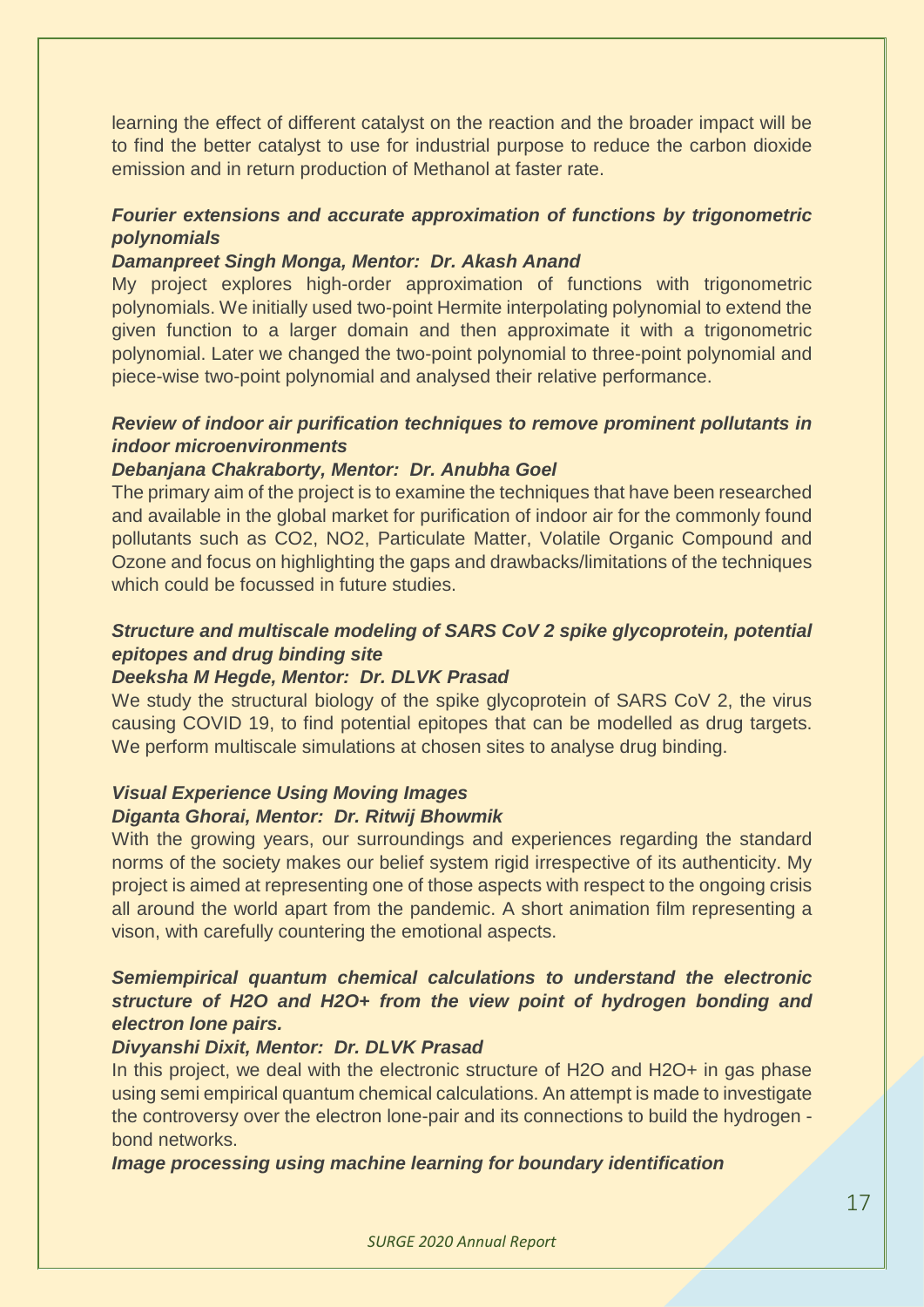#### *Gopal Bhaskar, Mentor: Dr. Shikhar Krishn Jha*

This project aims to identify the grain boundaries in a micrograph of the ferrite phase of steel and refine them in order to obtain an image that consists of only grain boundaries by removing the background noise and scratches present in the micrograph initially. The project also aims to analyze the obtained grain boundary images on various parameters, including AGI (Average Grain Intercept), aspect ratio, average grain area and grain boundary length.

#### *Study of multi-component alloys using classical molecular dynamics simulations,*

#### *Irin Talukdar, Mentor: Dr. A. K. Singh*

The project deals with study of high entropy alloys, made of at least 5 different elements, using classical molecular dynamics simulations. This is done with the help of LAMMPSand OVITO softwares. The phenomenon of lattice distortion in HEAs is caused by the difference in atomic sizes of the various elements that constitute the multi-component alloys.

#### *Estimation of bulk viscosity on flow physics using ANSYS FLUENT Ishan Tiwari, Mentor: Dr. Rakesh Kumar*

There are two ways to describe fluid flows first one is langrangian description and the other one is eulerian description. In the Lagrangian description of fluid flow, individual fluid particles are marked and their positions, velocities, etc are described as a function of time. The physical laws, such as Newton's laws and conservation of mass and energy, apply directly to each particle.

In the Eulerian description of fluid flow, individual fluid particles are not identified. Instead, a control volume is defined. Control volume is a volume in space of special interest for particular analysis. The surface of the control volume is referred as a control surface and is a closed surface. The surface is defined with relative to a coordinate system that may be fixed, moving or rotating.

#### *Analysis over zigzag airfoil for morphing structure*

#### *Jigar Hitendrakumar Panchal, Mentor: Dr. Tanmoy Mukhopadhyay*

Main objective is to quantify how different patterns (zigzag type and smooth) of airfoil surface influence the aerodynamic performance of the airfoil at different angle of attack. If the chord length of airfoil is L, then we took the n number of segments with each of length L/n. We divided the airfoil surface into L/n number of equilateral triangles.

#### *Hydrogen atom in higher dimensional euclidean space Kodukula Vaishnavi, Mentor: Dr. DLVK Prasad*

The unified theory of everything, the string theory and the M theory are possible only if there exist more than the (three + one) known space-time dimensions. The existence of extra dimensions can be indirectly proved by showing that the hydrogen atom can exist in a higher dimensional space. Trying to prove the existence of extra-dimensions by considering hydrogen atom in higher dimensions is the main objective of this project.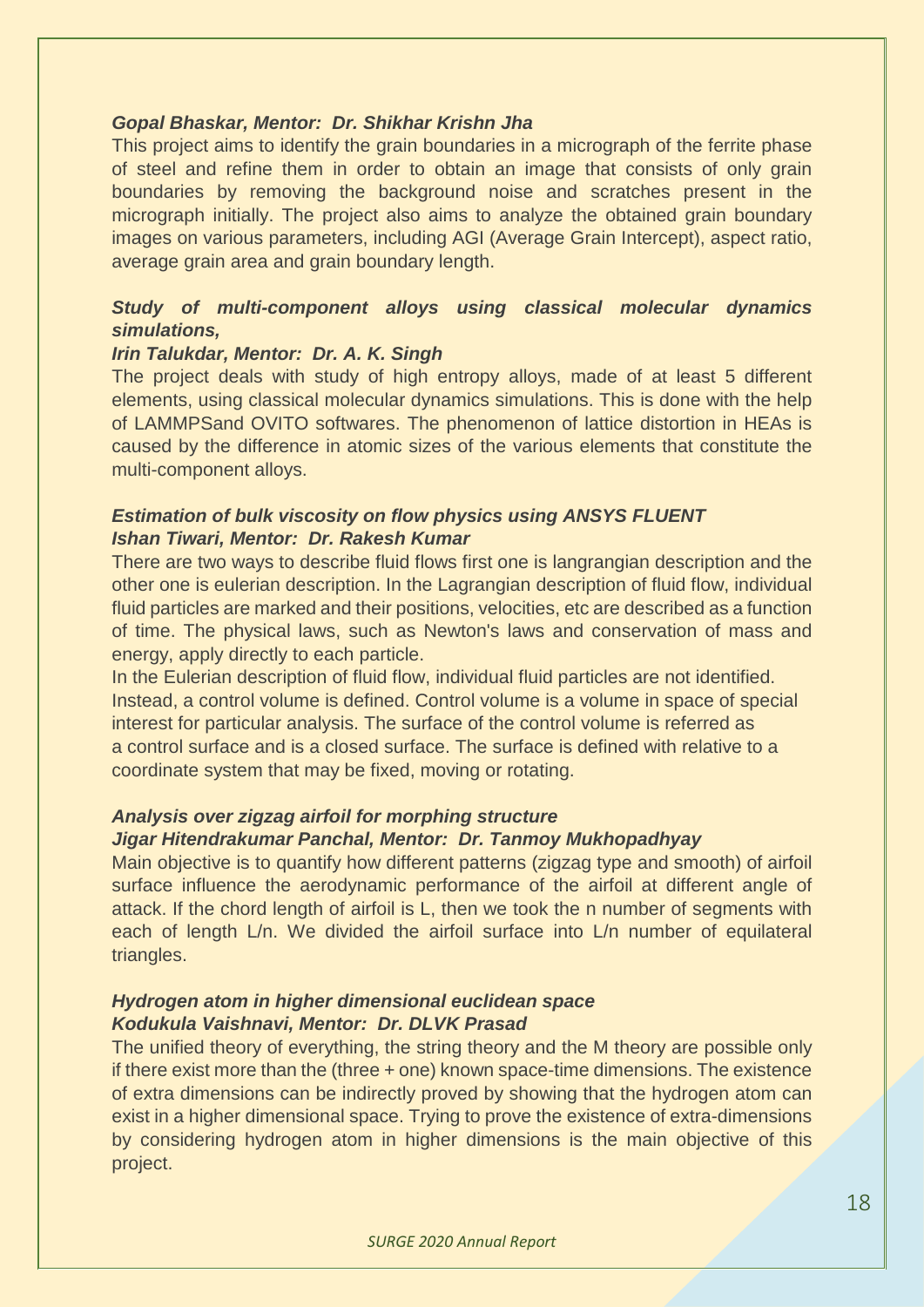#### *Study of flow of supersonic jet over a corrugated wall using computational fluid dynamics*

#### *Kunal Ghosh, Mentor: Dr. Rakesh Kumar*

The present study is devoted to the study of interaction of a supersonic jet with a nearby corrugated wall using computational fluid dynamics (CFD). The results obtained in these CFD simulations will be compared with that of the experiments.

#### *Tracking Multiple Objects from Different Camera Views Mahaan Mitra, Mentor: Dr. Venkatesh K S*

The aim of the project is to create a computer vision system to track objects as seen from different camera views. We would further like to explore the behaviour of the tracked object in physical space. We are using various conventional computer vision as well as machine learning techniques to develop an efficient algorithm to achieve our objective.

#### *Low Cost Indoor Occupancy and Climate Monitoring System for Energy Conservation*

#### *Mahesh Subhash Gupta, Mentor: Dr. Anoop Singh*

The main objective is to accurately detect the status (ON/OFF) of the air conditioning system at any location and control it remotely from the dashboard. Current sense module is used to detect the ON/OFF status and presently current is being captured and the module is being integrated with the existing network for further processing. High power relay modules interfaced with current sense modules and existing servers will be further used to control the air-conditioner from the dashboard itself, Thereby making the process of monitoring and controlling fully automatic without involvement of any human intervention.

#### *Question Answering Demo*

#### *Manas Maurya, Mentor: Dr. Vipul Arora*

The purpose of this project is to extract correct answers for questions asked about the tourist places in Delhi using the Question Answering technique. The demo for the project has been made in two ways. The first approach was to completely code the different parts of the factoid question answering block which include Document Retrieval, Document Ranking, Sentence Filtering and Sentence Scoring & Output. The Second approach is what the final project is based on and uses the concept of Bi-Directional Attention Flow presented in the 2016 ICLR paper, Bi-directional Attention Flow for Machine Comprehension.

#### *Builiding A Computational Utility For Macro Scale Deformation Of Steel Manaswita Shekhar Singh, Mentor: Dr. A. K. Singh*

In this project the open source tool Code Aster is used for macro scale stimulation of hot rolling of steel. Parameters like output temperature, stress strain distribution will be used for calculating the stored energy used for determining the nucleation strategy of ferrite.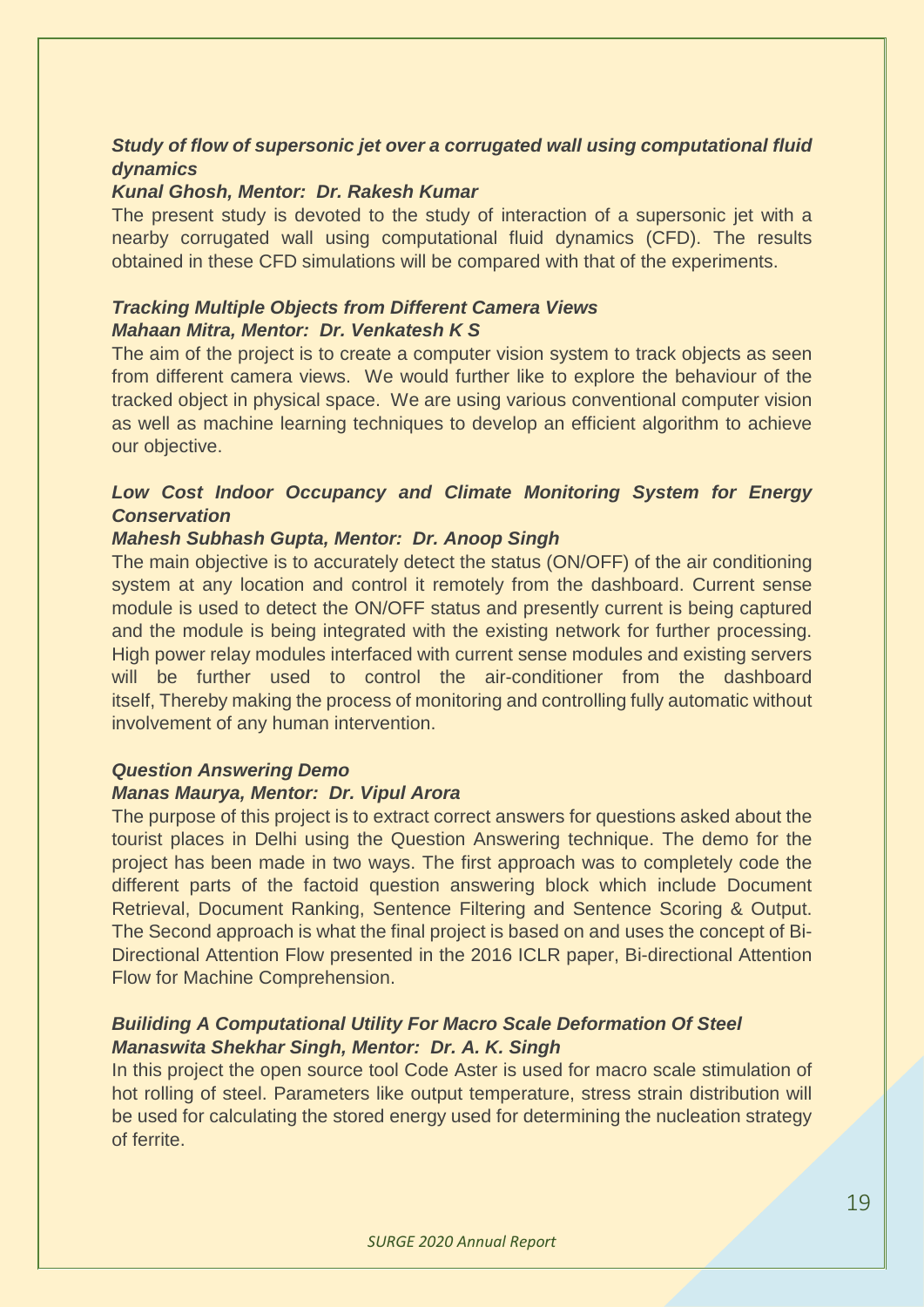#### *HPMA-hydrogel encapsulated SS-31 for treatment of chemotherapy induced cachexia*

#### *Megha L, Mentor: Dr. S K Mishra*

We are proposing a novel therapeutic approach for targeted delivery of SS-31 antioxidant at the cachexia site (which has high level of cathepsin B enzyme), to reduce the ROS level, thereby help prevent muscle degradation. We hypothesize that Cathepsin B specific tetrapeptide (GFLG), when incorporated within HPMA polymerbased hydrogel as crosslinks, encapsulating the antioxidant SS-31, can facilitate controlled release of the drug at the muscle wastage site, thereby preventing the development of chemotherapy induced cachexia.

#### *Phase field modelling for solid-solid phase transformation Nalin Singh, Mentor: Dr. A. K. Singh*

In this project work, our main objective is to model the solid-solid phase transformations using phase field methods. I have to write C source code for Spinodal decomposition, Order-disorder transformation, and precipitate growth.

#### *Melanoma: A Search of Molecular Probe for Early Detection Pragya Gupta, Mentor: Dr. S K Mishra*

The project is an effort to study the existing methods to identify melanoma and the possible biomarker for its early detection. Malignant melanoma (MM) is a deadly cancer marked by a highly violent biological behaviour in human beings. Natural and artificial Ultraviolet (UV) radiation (sunlight, tanning beds, UV lasers, UV LEDs) has been one of the principal factors responsible for skin cancer. There is a significant need to recognize, classify and evaluate useful biomarkers, biomarker trends or surrogate markers in order to not only strengthen early detection of melanoma but also for differential diagnosis, staging, prognosis, preference of therapy and monitoring the efficacy of therapy. It has been reported that there could be a potential interesting link between the lactate dehydrogenase (LDH) levels in saliva and other bodily fluids. The increased level of LDH in saliva is reported to be one of the biomarkers which shoots up during the development of oral squamous cell carcinoma (OSCC). This project discusses the available details on molecular changes associated with malignant melanoma, diagnostic biomarkers to identify the melanomas and the role of LDH in saliva as a possible biomarker for the detection of oral diseases and to establish the potential association between rates of LDH in saliva and the differentiation of tumors.

#### *Macrosegregation in binary alloys*

#### *Priyatosh Sahoo, Mentor: Dr. A. K. Singh*

Our project focuses on simulating the alloy composition variation which is caused by macrosegregation during solidification of cast metal. We are simulating solidification behaviour of Pb-18%Sn alloy in OpenFOAM by using the SMACS benchmark solidification solver. The simulation result shows the variation of alloy composition. We also changed the different boundary conditions to simulate actual operating conditions during solidification. From the results, once we get the composition variation, we can plan on the processing of the cast metal to minimise the effects of macrosegregation.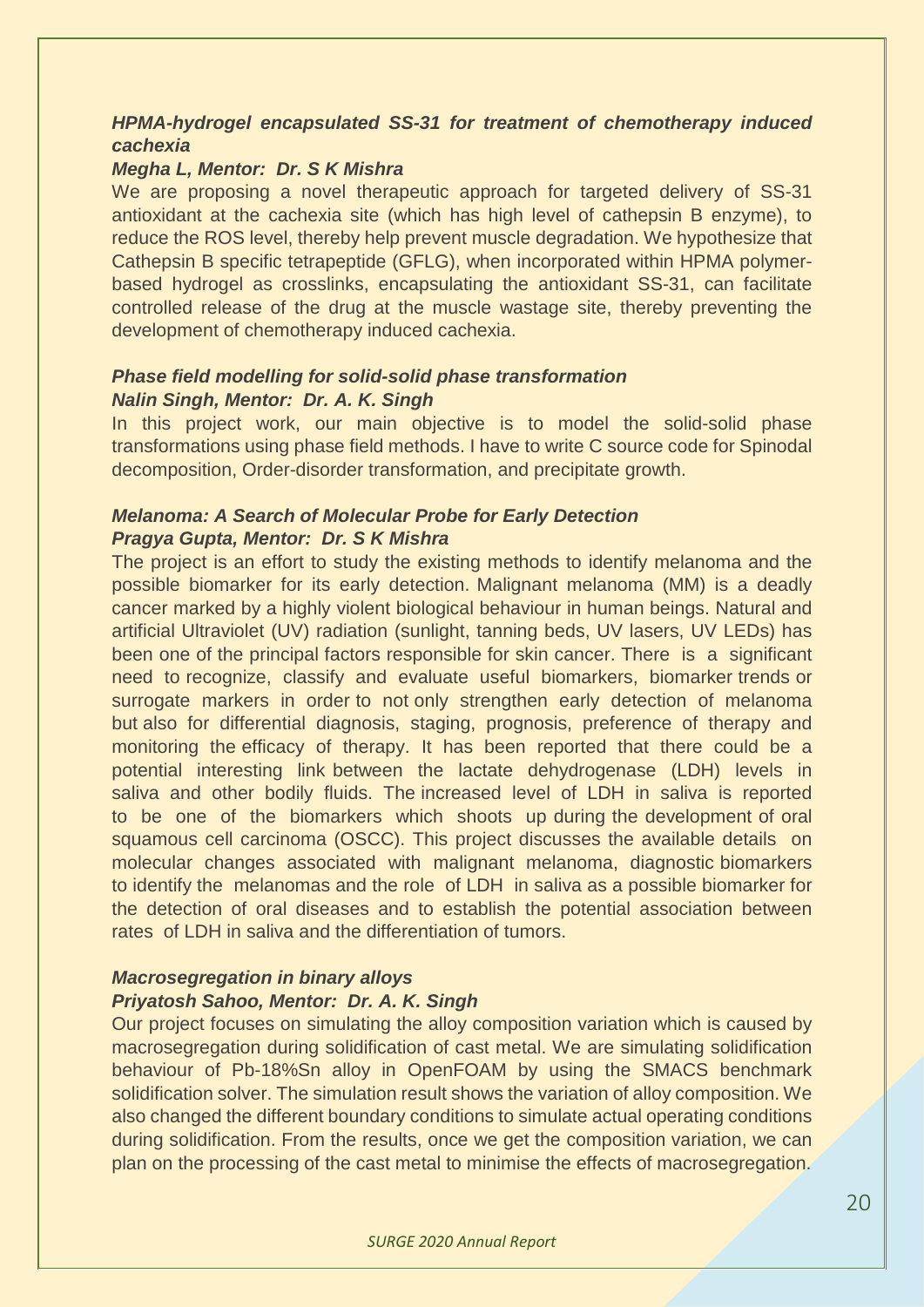#### *Numerical investigation of Compressible flow characteristics in a Core and Bypass Nozzle of Titan Engine*

#### *Rajdeep Sardar, Mentor: Dr. Abhijit Kushari*

In this comprehensive work, numerical simulation is performed for a standard geometry of core and by-pass nozzle of titan engine at specified pressure boundary condition and natural phenomenon of compressible flow is observed in forms of total Pressure, total temperature and mach number contour.

#### *Finite Element Analysis of Shear Stress Distribution in SS 304 and Ti6Al4V substrates during reciprocation*

#### *Rajneesh Pandey, Mentor: Dr. K. Balani*

In this project FEA of shear stresses developed during Pin on disc wear test or mimicking joint articulation of biomaterials is being performed. Steps include 3D Geometry creation, assignment of material properties to the geometry, meshing, application of the boundary conditions and solving the simulation so as to generate the stress profiles.

#### *Selves Within the Self*

#### *Ravi Prakash Tripathi, Mentor: Dr. Lalit Saraswat*

The paper examines the notion of self-experience, experience by self, and egodissolution under altered states of Consciousness (waking, sleeping, dreaming, and under drug influence) to explain the phenomenological approach to its continuum (if there is one). It also assesses the claims about the 'minimally self-aware' along with memory related arguments and with the arguments stemming from 'DIED' (Drug Induced Ego Dissolution). Overall, it paves way to assess the concept, status, role, and functioning of Self, experience, and ego. The interactionist and nonepiphenomenalist models of self would be assessed to evaluate the arguments for a plausible connection between the Self, its causal ability, representation along with how the binding / unbinding (Self) of it occurs.

#### *CFD Analysis of Spray Painting Process by Electrostatic Rotary Bell Sprayers Riddhideep Biswas, Mentor: Dr. Kamal K Kar*

Electrostatic Spray Painting is a very efficient process used widely in industries in order to increase the transfer efficiency. The process is very complex and involves interaction between a fluid flow field and an electrostatic field.

The present work utilises Computational Fluid Dynamics (CFD) methods to analyse this complex phenomenon and the impact of various parameters on the transfer efficiency.

*Stochastic Uncertainty Quantification of Material Properties (Elastic and Shear Modulus) and Poisson's Ratio for 2-Dimensional Multiplanar Hexagonal Nano Materials*.

*Ritam Paul, Mentor: Dr. Tanmoy Mukhopadhyay*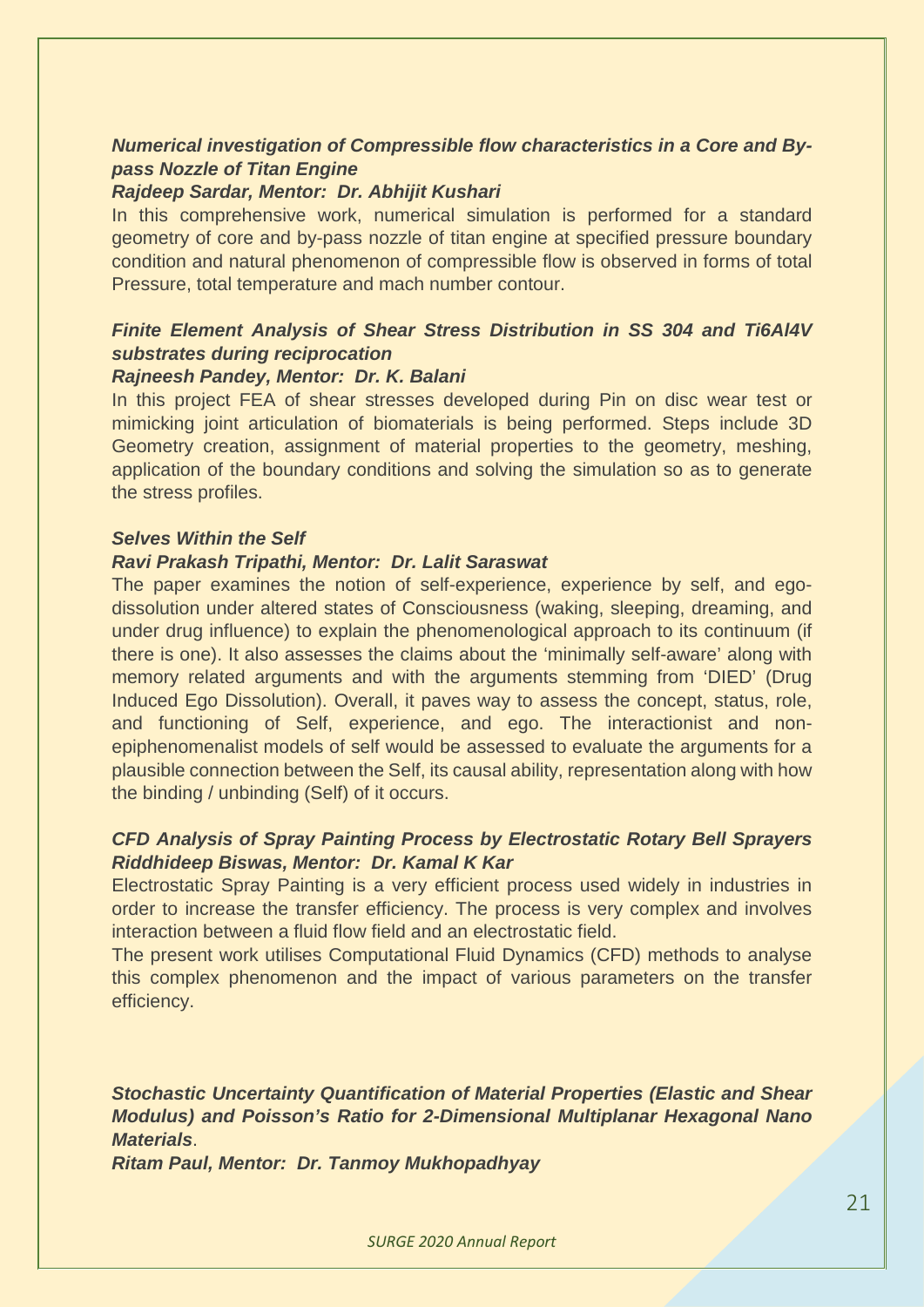This project deals with the importance of considering source uncertainties in developing a stochastic analysis of Uncertainty Quantification of material properties for a 2-D multiplanar hexagonal nano structural material.

#### *Detection of Heavy Metals*

#### *Sampada Sinha, Mentor: Dr. Siddhartha Panda*

To estimate the concentration of heavy metals we need to know the current due to reaction at the potential of the change. Modelling of a complete set of steps for a single-step single electron transfer reaction was performed, and it was identified that material of the electrode, as well as solution, also plays an important role in the kinetics of the reaction, thereby affecting the sensitivity and the limit of detection of the sensor.

#### *Neuronal Tracing*

#### *Sanket Garg, Mentor: Dr. Nitin Gupta*

I am tracing the projection neurons from the Antennal Lobe till the Mushroom Body and the Lateral Horn. I currently using neuTube for carrying out the tracings. I am referring to Drosophila papers for understanding the olfactory pathways. These tracings will then be analysed using the natverse packages on R.

#### *To study the working of current collector and find out the most efficient current collector for a 100 Farad Supercapacitor.*

#### *Satyam Agrawalla, Mentor: Dr. Kamal K Kar*

the project was to search for an efficient and commercial current collector being used and see its properties under different conditions and varying parameters. In the project we have dealt with various parameters of current collectors like thickness, dimension, type (foam, foil etc.) that determine or effect the specific capacitance. The most used current collectors are that of nickel and copper and slowly the trend is shifting to layer of graphene composites on metallic foils. We have to tried to determine a suitable current collector for generating a specific capacitance of 100 F/g and we found Copper with some coating as the suitable material which is both efficient and can be used commercially.

#### *Numerical investigation of flow through Bypass and Core nozzles of a turbofan engine*

#### *Shipali, Mentor: Dr. Abhijit Kushari*

To understand significant advances in mixing of bypass and core jets in exhaust mixer, CFD simulations using ANSYS Fluent are performed on three cases to observe the flow properties. First and second case is 2D axisymmetric and third case is a 3D problem consisting of bypass and core nozzles of a turbofan engine. For numerical investigation, the Spalart-Allmaras Turbulence Model has been applied.

#### *Simulating photonic devices and integrated circuits using finite-difference timedomain method*

#### *Shivi Gupta, Mentor: Dr. Shilpi Gupta*

FDTD is a numerical approximation to solve Maxwells equations. Lumerical FDTD and Mode solver use this to simulate light propagation in devices. The project involves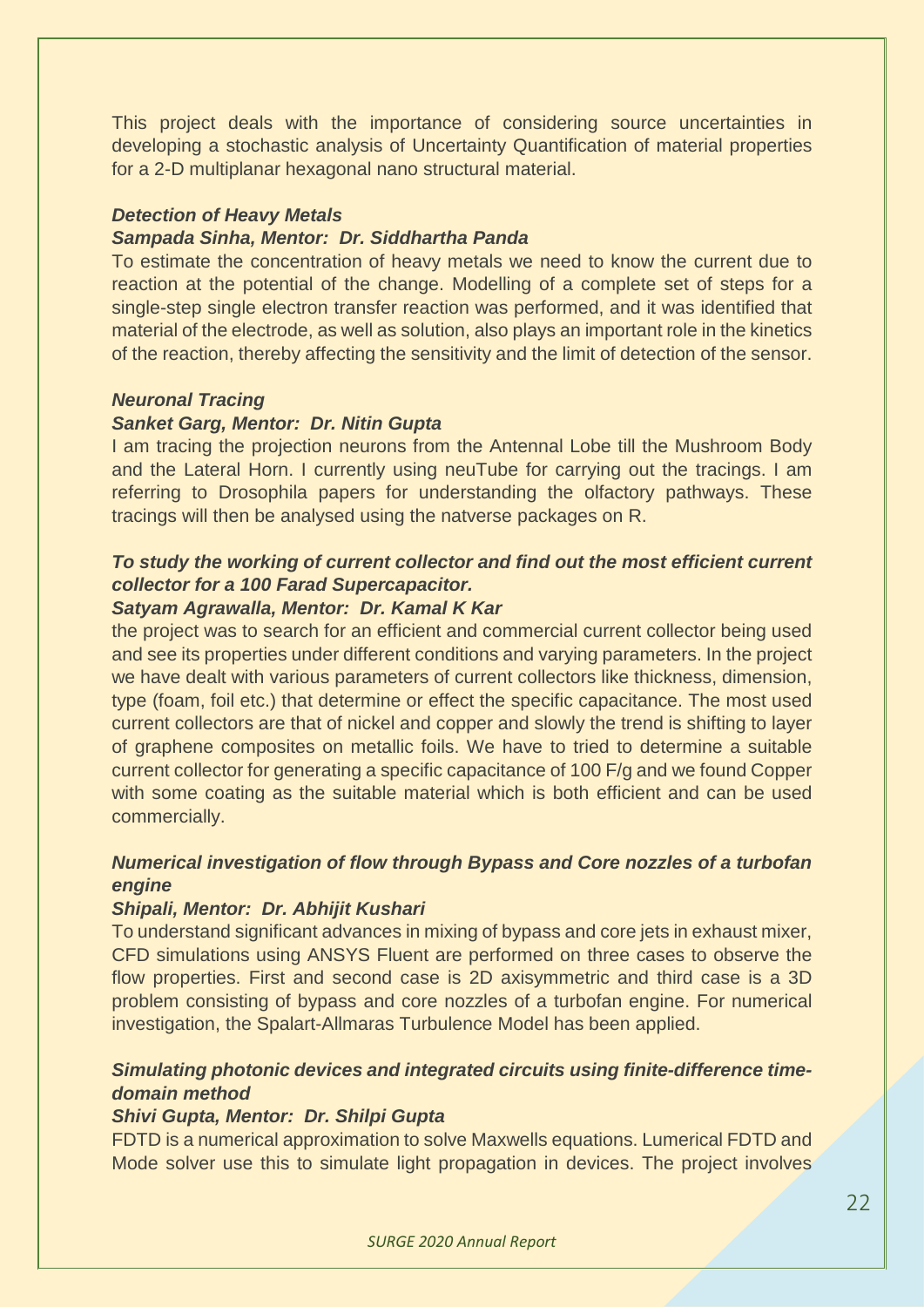simulating devices such as waveguides, grating couplers, photonic crystals and, further, photonic integrated circuits using these devices.

#### *Designing of a separator layer for 100uF supercapacitor Shree Patnaik, Mentor: Dr. Kamal K Kar*

The separator layer for 100uF supercapacitor is developed in this study, major emphasis is given on the dimension of the separator layer for the design of the 100uF supercapacitor considering suitable separator layer material.

#### *Automatic Data collection from Power supply and Demand graph using python and online web plot digitiser*

#### *Shubham Raj, Mentor: Dr. Anoop Singh*

Lots of daily aggregate demand supply curve gets generated on Indian energy exchange(IEX) website. Data points can be extracted from the graphs using an online web plot digitiser for analysis. Manually extracting the data can become very tedious and time consuming as there are so many graphs. This repetitive process can be automated using python.

#### *Conductivity for Different Structures in Carbon Micro-tubules: Tight Binding Model Explanation*

#### *Shubhrangshu Biswas, Mentor: Dr. Anjan K. Gupta*

In this project we expect to explain certain properties shown by carbon micro-tubules of different structures. These are explained mainly by the Tight Binding Method, also some concepts of geometry, basic condensed matter physics are applied to explain the results up-to a good extent and predict for other structures of the micro-tubule.

#### *Data analysis on levels of various ambient air pollutants during the Diwali week of 2019 in Kanpur.*

#### *Siddhant Nayak, Mentor: Dr. Anubha Goel*

This project gives an insight into the decrees in air quality of Kanpur city during Diwali. There is a surge in level of various pollutants post burning of fire crackers. Data Analysis is being carried out using the data available in CPCB website. It has been noticed that there is an alarming increase in level of pollutants which is far more than permissible limits.

#### *Understanding the effect of grain size and strain path on the evolution of intragranular misorientation in copper using viscoplastic fast Fourier transform based crystal plasticity simulations*

#### *Sita choudhary , Mentor: Dr. N. P. Gurao*

Synthetic microstructures of single-phase Cu having different average grain size were created using DREAM.3D, to perform VPFFT simulations under various modes of deformation. The deformation behaviour is being studied in terms of microstructural evolution with the plotting of IPF maps, KAM maps, stress and strain maps using paraview.

*Data analysis of tariff regulations of large hydro power generation plants.*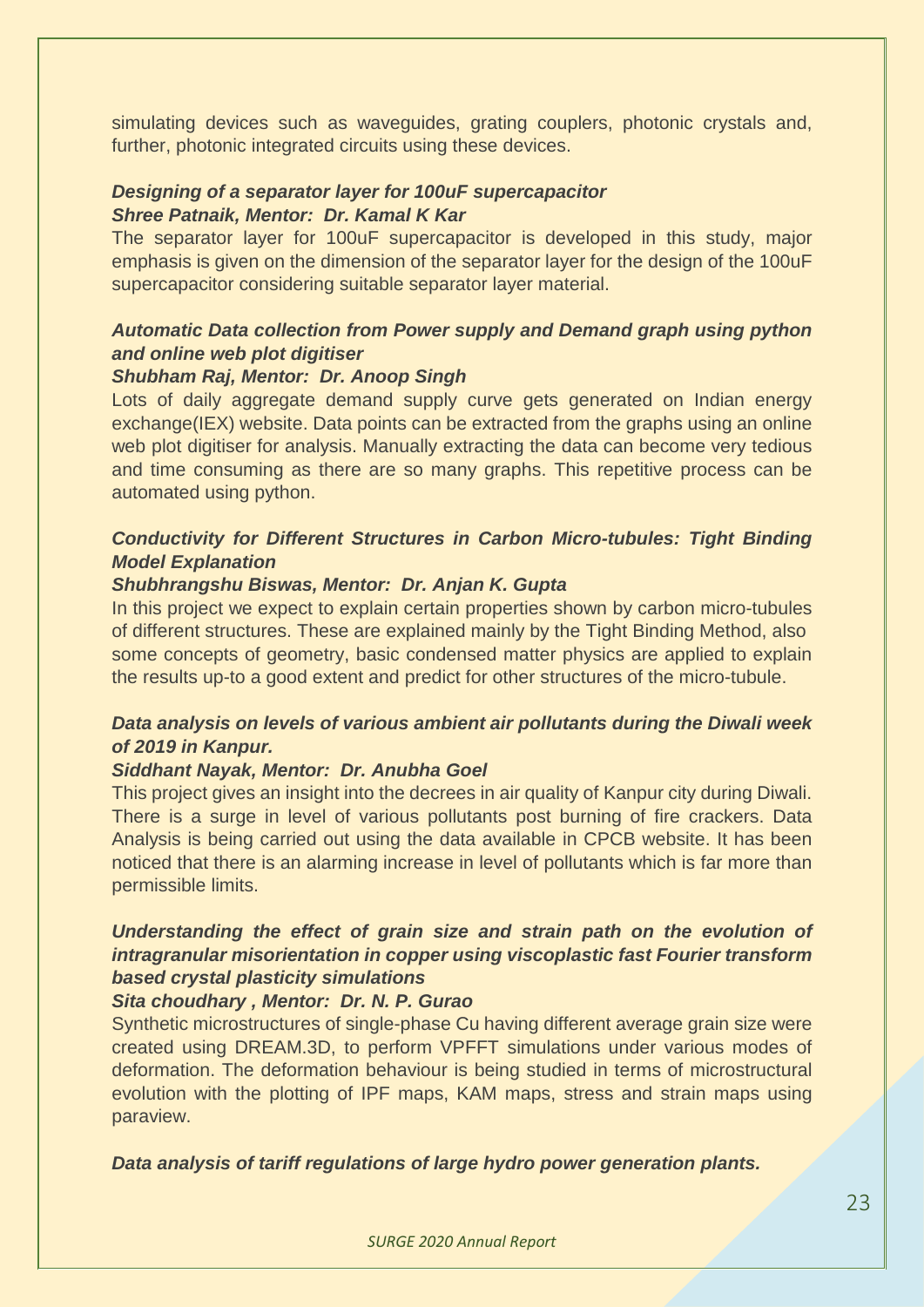#### *Smita, Mentor: Dr. Anoop Singh*

The main objective of this project is collection of data from tariff regulations of CERC and state ERCs for the tariff period of 2004-2019. The project work includes data representation and plant specific classification based on different parameters and analyzing the differences in data of different regulations.

#### *Visualizing LSTM networks for Traffic state prediction Smriti Chhattani, Mentor: Dr. Pranamesh Chakraborty*

For this study, Traffic flow data were taken from January 1, 2016, to March 31, 2016, with the updating frequency of 5 min, where the key information is timestamp and flow (that is, vehicle/5min). An LSTM model in Keras was developed for traffic flow prediction using which we predicted traffic flow for every next 5 min based on the previous data available.

#### *Granular Flow in COMSOL*

#### *Soham Ghosal, Mentor: Dr. Anurag Tripathi*

We study the two dimensional, fully-developed, gravity driven flow of granular material on an inclined plane. COMSOL uses a continuum approach and hence can be a promising tool for quick simulations of granular flows. We have modelled the granular material as a visco-plastic fluid in COMSOL simulations, which are performed using a single-phase laminar flow model in the CFD Module.

#### *Macrosegregation in Binary Alloys*

#### *Soumalya Ghosh, Mentor: Dr. A. K. Singh*

Simulation of this transient process was carried out in this work until complete solidification, and the results, depicting the influence of flow field on thermal and solutal field and vice versa, are shown at various stages of solidification. In our project, we have simulated the solidification behaviour of the alloy Sn-10%Sn in OpenFoaM by using the SMACS benchmark solidification solver. The simulation result shows the variation of alloy composition.

#### *Phase Field Modelling and Simulation of Microstructure Evaluation Based On Classical and Non-Classical Diffusion Equations Using Finite Difference and Spectral Techniques*

#### *Soumya Mitra, Mentor: Dr. A. K. Singh*

The work aims to build Phase Field Model of microstructure evolution of binary heterogeneous solid solution based on the concepts of non-classical diffusion equations and solve with the help of Finite Difference technique and Spectral technique and simulation using build-in library modules or packages of MATLAB and FEniCS by Python. The models are primarily focussed on Spinodal Decomposition.

#### *The flow characteristics of wall jet at low Reynolds number Soumyadeep Ghosh, Mentor: Dr. Arun K Saha*

We are doing flow characteristics of wall jet at low Reynolds number. We are considering the steady, two-dimensional incompressible laminar flow over a flat plate.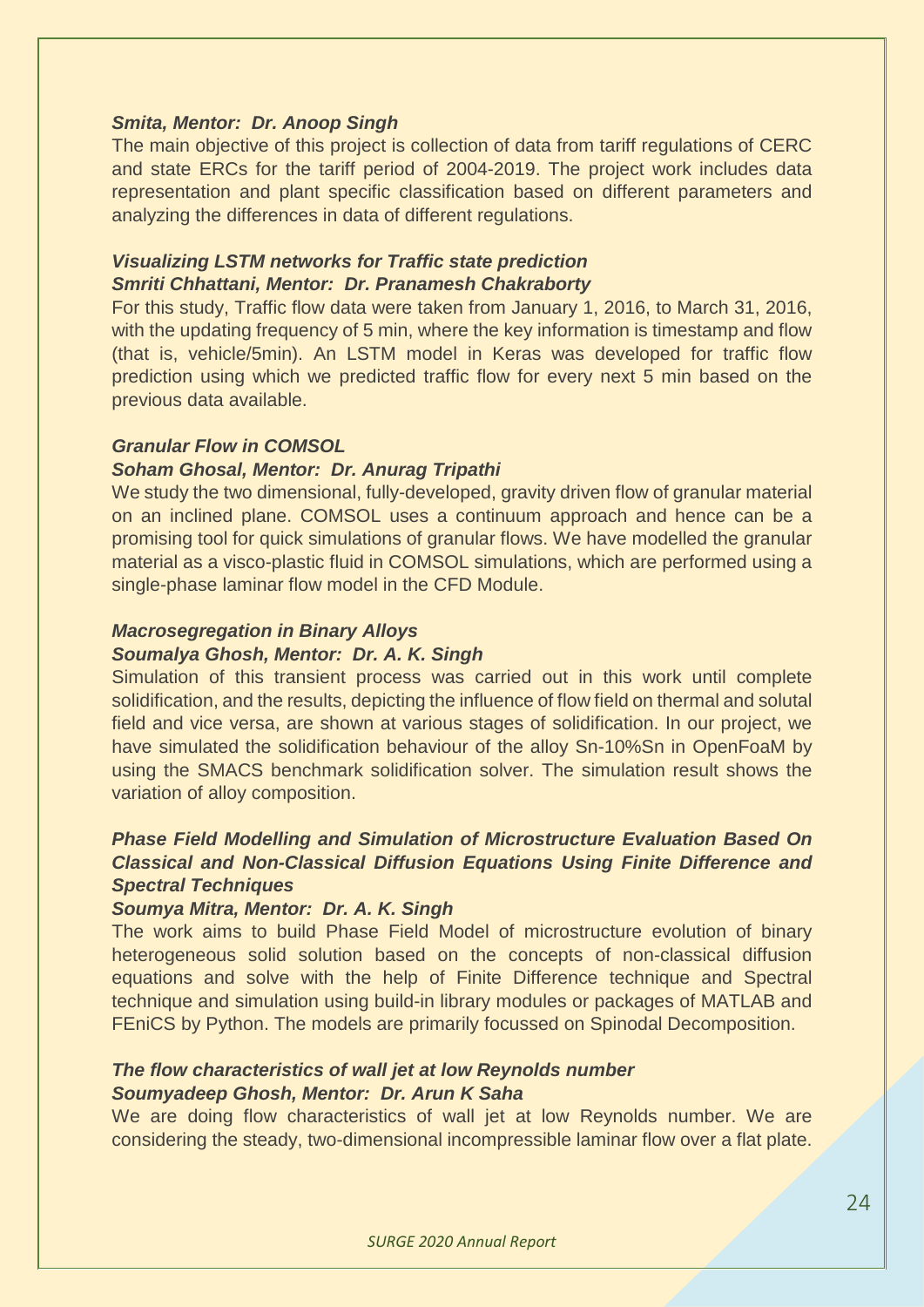It will be done essentially on the finite difference and finite volume discretization and on the solution of a Poisson equation to determine the pressure distribution.

#### *Performance analysis and fan design for conversion of a turbojet engine into a turbofan engine*

#### *Srinithi S, Mentor: Dr. Abhijit Kushari*

The existing turbojet engine is to be converted to a turbofan by maintaining the core part unchanged. For this new engine, geometric design of fan, bypass nozzle and fan blade is conducted for a selected operating point which was pre-determined through performance analysis.

#### *Modelling of Covid-19 kinetics*

#### *Sucharita Pal, Mentor: Dr. Harshwardhan H. Katkar*

The model proposed here, basically has four major compartments namely Susceptible (S), Infected (I), Recovered (R), and Dead (D). I compartment is further divided into three sub-compartments namely, Asymptomatic (Iha), Symptomatic (Ihs) and Detected (Id). We have considered the total population of the country (N) to remain constant with time.

#### *Phase field modelling and simulation based concepts on diffusion equations Swetha G, Mentor: Dr. A. K. Singh*

Diffusion refers to the movement of atoms in solids. Structural control in a solid to achieve the optimum properties is dependent on the rate of diffusion. The carburization of a steel or the oxidation of a metal is controlled by the diffusion rate of atoms (or ions) through the surface layer. The introduction of a very small concentration of an impurity in a solid-state device requires knowledge of the diffusion phenomena.

#### *Device implementation of Low-Cost Indoor Occupancy and Climate Monitoring System*

#### *Unnathi.C, Mentor: Dr. Anoop Singh*

Deals with the practical realization of the device and tests if data can be sent from any place to the server. It also suggests corrections in both the manuals and additional instructions that could make implementation easier for the end-user. For efficient utilization of the microcontroller module's memory, a literature survey has been done on the optimization of the Arduino code.

#### *Exploring Research Opportunities in Modern Manufacturing: Rapid Prototyping and Magnetic Abrasive Machining*

#### *Utsav Sharma, Mentor: Dr. Ramkumar J*

In the manufacturing industry, the Rapid Prototyping (RP) is becoming an important aspect for analysis of the product to be manufactured in large quantities. RP is a technology for producing the physical model from a computer model without any human interaction or with few interactions. RP is the term given to a set of processes that can quickly fabricate any given three-dimensional object into a model or prototype, directly from a CAD file via the additive deposition of individual cross-sectional layers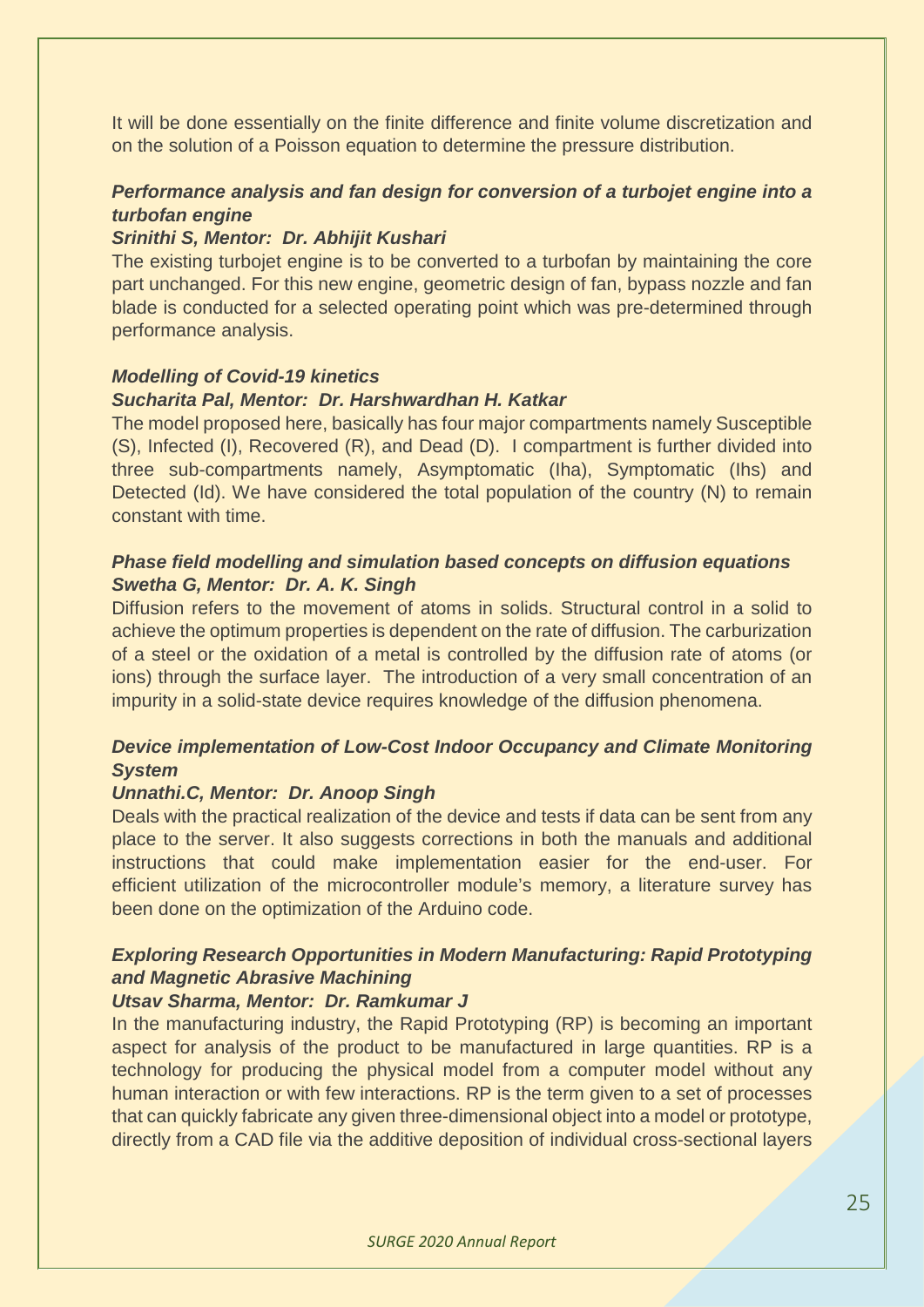of the part. RP is getting successful in many industries and it is contributing to almost all engineering areas, like mechanical, electrical, and biomedical.

RP is being used to shorten and simplify the product development cycle cost efficiently and act as an ideal method for many industries.

#### *3D Effect in a Video chat*

#### *Yamini Singh, Mentor: Dr. Venkatesh K S*

The main objective of this project is to provide a 3D effect in a video chat which can be anything from just two people normally conversing or a class being taught. In a video chat on obtaining one side of the video a program will mainly separate the background and all the other objects in the video like an image of a person.

#### *Analysis of policy and meter data for tariff recommendations Yash Pradhan, Mentor: Dr. Anoop Singh*

A major focus is on analysing the trends in policy regulations of various state electricity regulatory commissions. This is followed by meter data analysis of the energy consumption in pilot projects for developing policy recommendations.

#### *Processor Optimization for NVMe SSD using KVell Yatharth Bhargava, Mentor: Dr. Debadatta Mishra*

Since the traditional KV stores are not able to fully utilise the bandwidth of NVMe SSD, attributed to the large amount of background processes like keeping the data sorted and no logic for random access, hence we can use KVell which is based on share nothing and allows random access for using NVMes."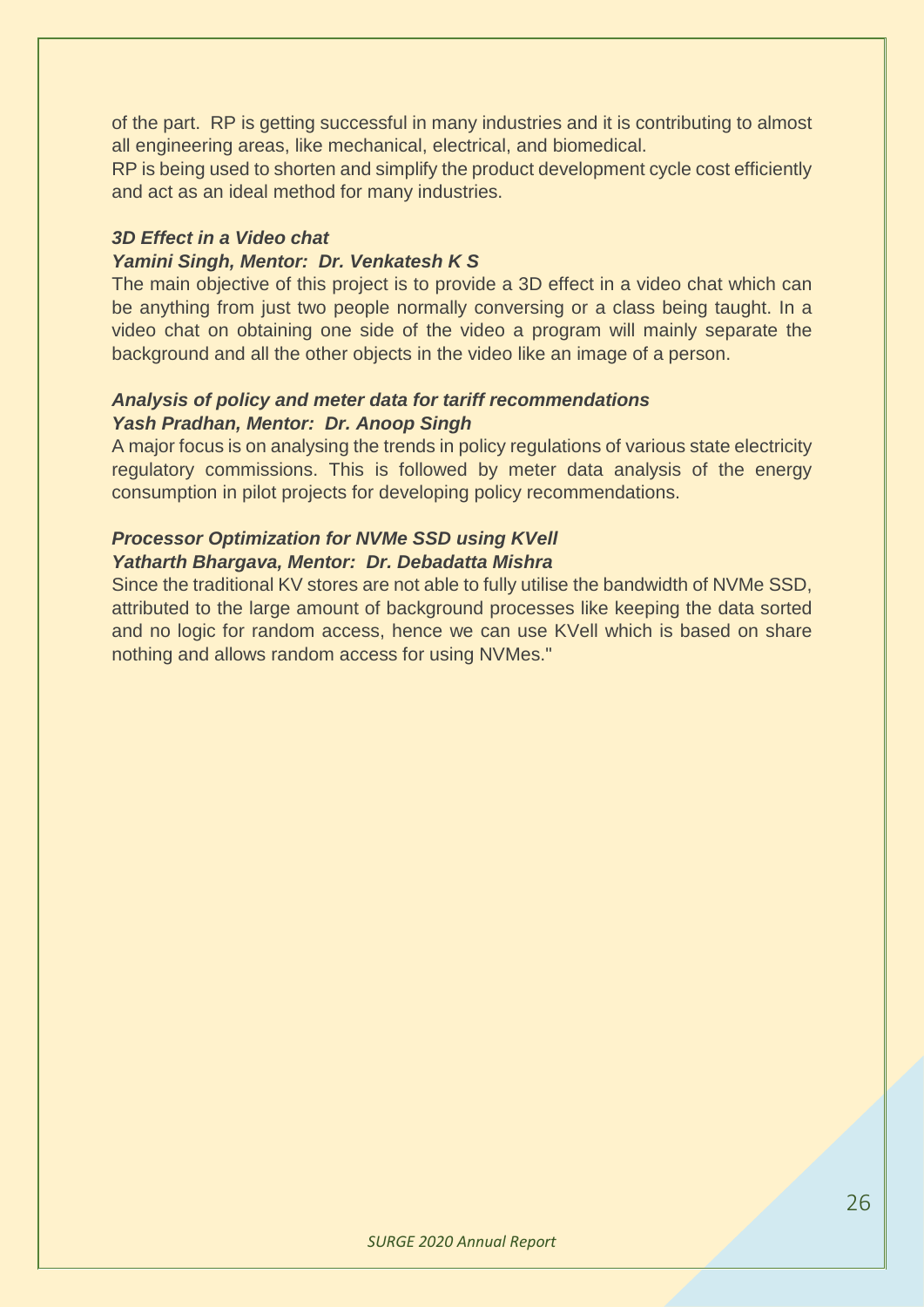### **SURGE 2020 Awards**

"Dr. Elizabeth and Dr. Verkey Cherian Award" for Best Project who produce exceptional quality research during the SURGE program. Award of Rs. 10,000 plus a commendation certificate will be given to SURGE students for best project. This year SURGE Evaluation committee has been shortlisted the following SURGE participants for *SURGE 2020 Best Project Award*.

| <b>S. N.</b>            | <b>Name of the</b><br><b>Participant</b> | <b>Department</b>                           | <b>Award Name</b>                                                                                                              |
|-------------------------|------------------------------------------|---------------------------------------------|--------------------------------------------------------------------------------------------------------------------------------|
| $\mathbf{1}$            | Anshul Agrawal<br>(IITK)                 | Electrical<br>Engineering                   | Detecting auditory attention to instruments in<br>polyphonic music by deep learning on EEG<br>signals                          |
| $\overline{2}$          | Anshika Chaudhary<br>(IITK)              | <b>Materials Science</b><br>and Engineering | Finite Element Studies on Semi Coherent to Semi<br>Semi Coherent Transition of Precipitates in<br><b>Crystalline Materials</b> |
| 3                       | Deeksha Hegde<br>(Non-IITK)              | Chemistry                                   | Structural analysis of SARS-COV2 spike protein                                                                                 |
| $\overline{\mathbf{4}}$ | Ananya Mohapatra<br>(Non-IITK)           | Physics                                     | <b>Exploration of Energy Transfers in KdV Equation</b>                                                                         |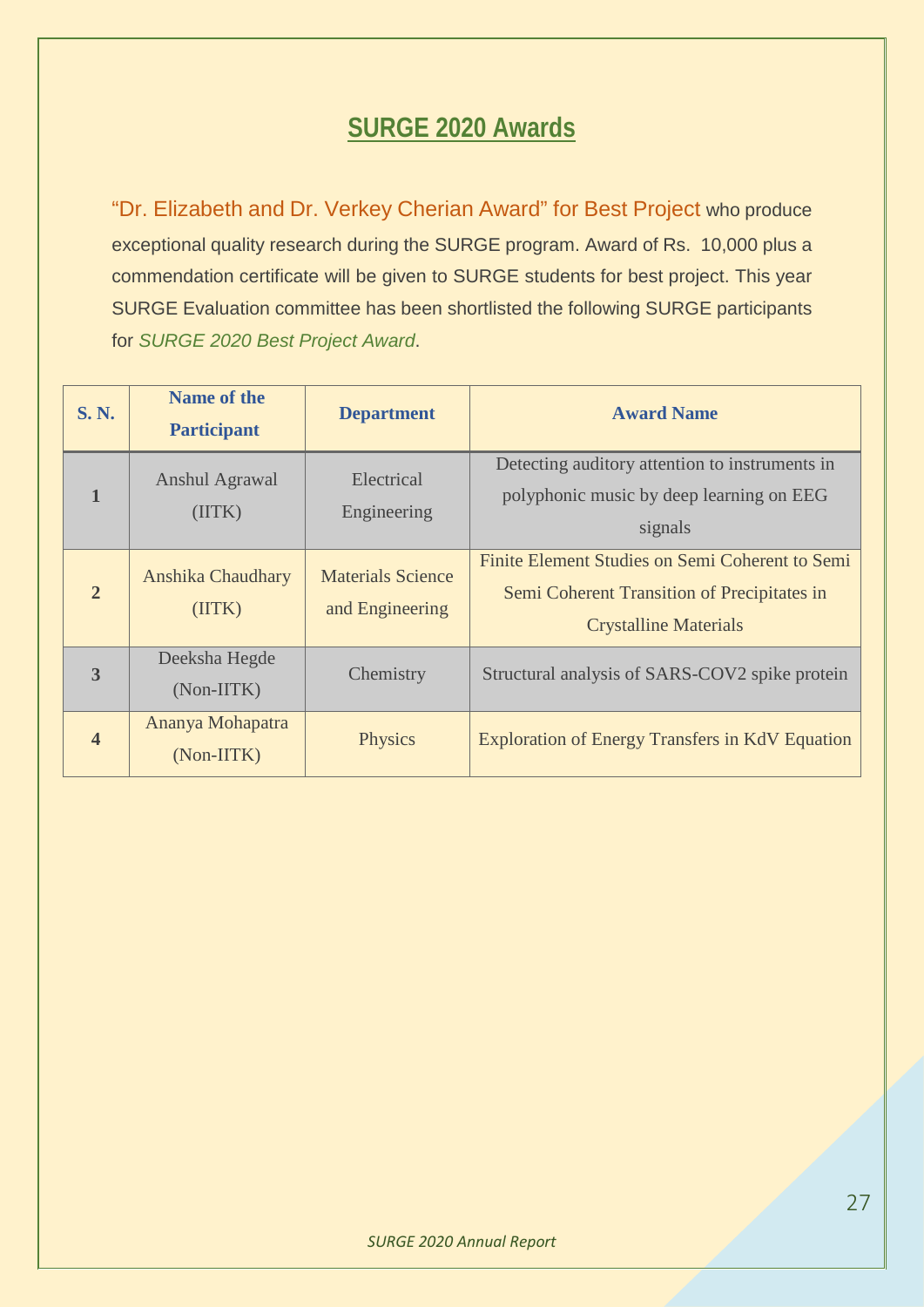## **Acknowledgement**

The support and participation of the following is gratefully acknowledged:

1. The faculty mentors at IIT Kanpur and the students for their enthusiastic participation.

2. The generous donors who made contributions to support the program.

3. Members of the Executive Committee, Advisory Committee, Departmental Representatives, and numerous other faculty members who helped in the program.

4. Department faculty coordinator and the Project Evaluation Committee.

5. Mr. Abhishek Singh and Ms. Shobhi Srivastava of SURGE office for coordinating the SURGE program.

6. Staff members of CCE office.